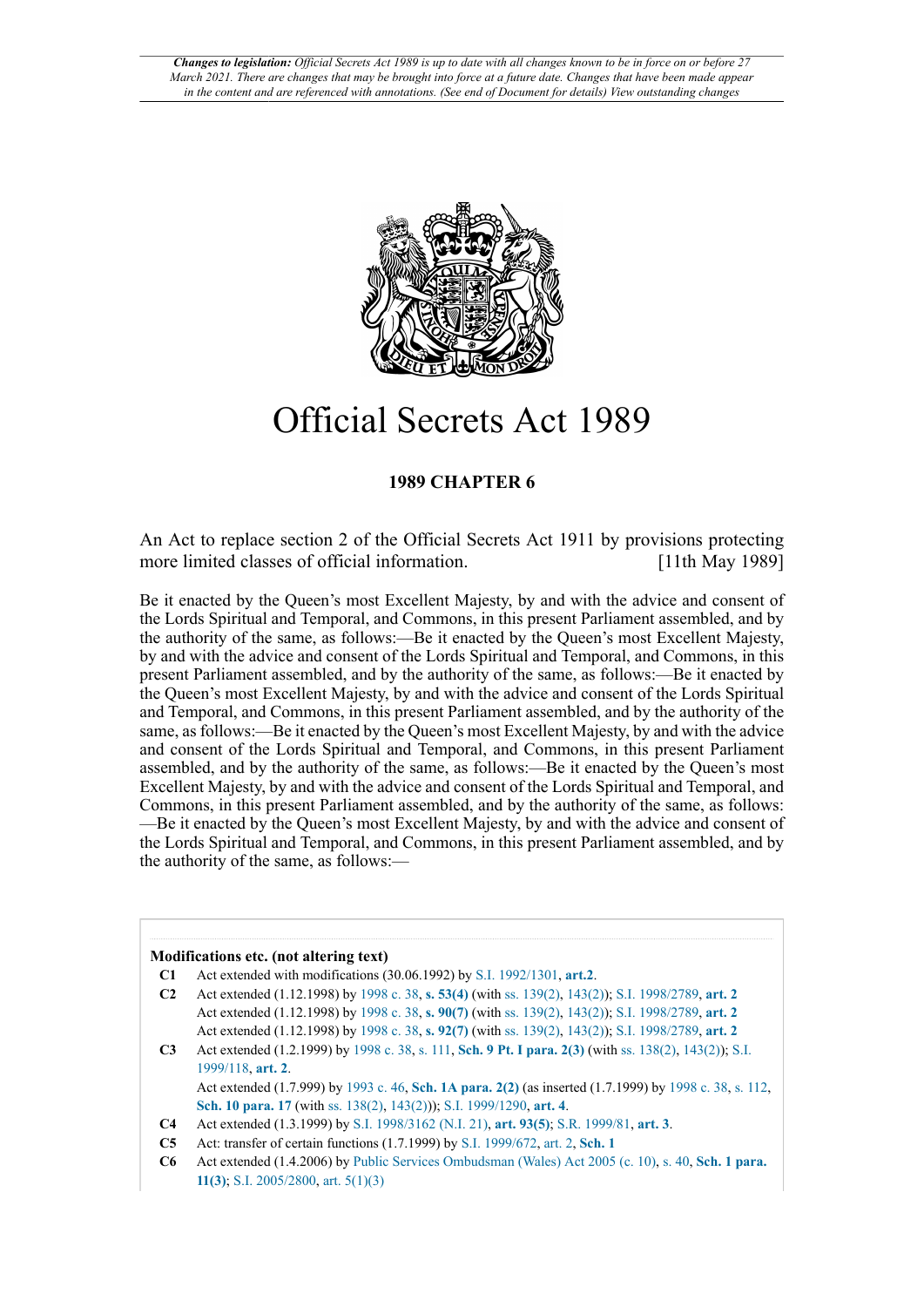- **C7** Act extended (1.4.2006) by Public Services [Ombudsman](http://www.legislation.gov.uk/id/ukpga/2005/10) (Wales) Act 2005 (c. 10), [s. 40](http://www.legislation.gov.uk/id/ukpga/2005/10/section/40), **[Sch. 1 para.](http://www.legislation.gov.uk/id/ukpga/2005/10/schedule/1/paragraph/13/3) [13\(3\)](http://www.legislation.gov.uk/id/ukpga/2005/10/schedule/1/paragraph/13/3)**; [S.I. 2005/2800](http://www.legislation.gov.uk/id/uksi/2005/2800), [art. 5\(1\)](http://www.legislation.gov.uk/id/uksi/2005/2800/article/5/1)[\(3\)](http://www.legislation.gov.uk/id/uksi/2005/2800/article/5/3)
- **C8** Act extended by [Government](http://www.legislation.gov.uk/id/ukpga/2006/32) of Wales Act 2006 (c. 32), s. 145, Sch. 8 para. 7(6) (with Sch. 11 para. 22), the amending provision coming into force immediately after "the 2007 election" (held on 3.5.2007) subject to s. 161(1)(4)(5) of the amending Act, which provides for certain provisions to come into force for specified purposes immediately after the end of "the initial period" (which ended with the day of the first appointment of a First Minister on 25.5.2007) - see ss. 46, 161(4)(5) of the amending Act.
- **C9** Act extended by [Government](http://www.legislation.gov.uk/id/ukpga/2006/32) of Wales Act 2006 (c. 32), s. 145, Sch. 8 para. 3(2) (with Sch. 11 para. 22), the amending provision coming into force immediately after "the 2007 election" (held on 3.5.2007) subject to s. 161(1)(4)(5) of the amending Act, which provides for certain provisions to come into force for specified purposes immediately after the end of "the initial period" (which ended with the day of the first appointment of a First Minister on 25.5.2007) - see ss. 46, 161(4)(5) of the amending Act.
- **C10** Act extended by [Government](http://www.legislation.gov.uk/id/ukpga/2006/32) of Wales Act 2006 (c. 32), s. 92 (with Sch. 11 para. 22), the amending provision coming into force immediately after "the 2007 election" (held on 3.5.2007) subject to s.  $161(1)(4)(5)$  of the amending Act, which provides for certain provisions to come into force for specified purposes immediately after the end of "the initial period" (which ended with the day of the first appointment of a First Minister on 25.5.2007) - see ss. 46, 161(4)(5) of the amending Act.
- **C11** Act modified (10.3.2014) by [Energy](http://www.legislation.gov.uk/id/ukpga/2013/32) Act 2013 (c. 32), [s. 156\(1\),](http://www.legislation.gov.uk/id/ukpga/2013/32/section/156/1) **[Sch. 7 para. 6](http://www.legislation.gov.uk/id/ukpga/2013/32/schedule/7/paragraph/6)**; [S.I. 2014/251,](http://www.legislation.gov.uk/id/uksi/2014/251) [art.](http://www.legislation.gov.uk/id/uksi/2014/251/article/3/b) [3\(b\)](http://www.legislation.gov.uk/id/uksi/2014/251/article/3/b)
- **C12** Act extended (N.I.) (20.2.2016) by [Public Services Ombudsman Act \(Northern Ireland\) 2016 \(c. 4\)](http://www.legislation.gov.uk/id/nia/2016/4), **[Sch. 1 para. 1\(4\)](http://www.legislation.gov.uk/id/nia/2016/4/schedule/1/paragraph/1/4)**
- **C13** Act extended (N.I.) (20.2.2016) by [Public Services Ombudsman Act \(Northern Ireland\) 2016 \(c. 4\)](http://www.legislation.gov.uk/id/nia/2016/4), **[Sch. 1 para. 15\(4\)](http://www.legislation.gov.uk/id/nia/2016/4/schedule/1/paragraph/15/4)**
- **C14** [Act](http://www.legislation.gov.uk/id/ukpga/1989/6) functions made exercisable concurrently or jointly with the Welsh Ministers by 2006 c. 32, Sch. 3A para. 1 (as inserted (1.4.2018) by [Wales](http://www.legislation.gov.uk/id/ukpga/2017/4) Act 2017 (c. 4), [s. 71\(4\),](http://www.legislation.gov.uk/id/ukpga/2017/4/section/71/4) **[Sch. 4 para. 1](http://www.legislation.gov.uk/id/ukpga/2017/4/schedule/4/paragraph/1)** (with [Sch. 7 paras.](http://www.legislation.gov.uk/id/ukpga/2017/4/schedule/7/paragraph/1) [1](http://www.legislation.gov.uk/id/ukpga/2017/4/schedule/7/paragraph/1), [6](http://www.legislation.gov.uk/id/ukpga/2017/4/schedule/7/paragraph/6)); S.I. [2017/1179,](http://www.legislation.gov.uk/id/uksi/2017/1179) [reg. 3\(p\)](http://www.legislation.gov.uk/id/uksi/2017/1179/regulation/3/p))

# **1 Security and intelligence.**

(1) A person who is or has been—

- (a) a member of the security and intelligence services; or
- (b) a person notified that he is subject to the provisions of this subsection,

is guilty of an offence if without lawful authority he discloses any information, document or other article relating to security or intelligence which is or has been in his possession by virtue of his position as a member of any of those services or in the course of his work while the notification is or was in force.

- (2) The reference in subsection (1) above to disclosing information relating to security or intelligence includes a reference to making any statement which purports to be a disclosure of such information or is intended to be taken by those to whom it is addressed as being such a disclosure.
- (3) A person who is or has been a Crown servant or government contractor is guilty of an offence if without lawful authority he makes a damaging disclosure of any information, document or other article relating to security or intelligence which is or has been in his possession by virtue of his position as such but otherwise than as mentioned in subsection (1) above.
- (4) For the purposes of subsection (3) above a disclosure is damaging if—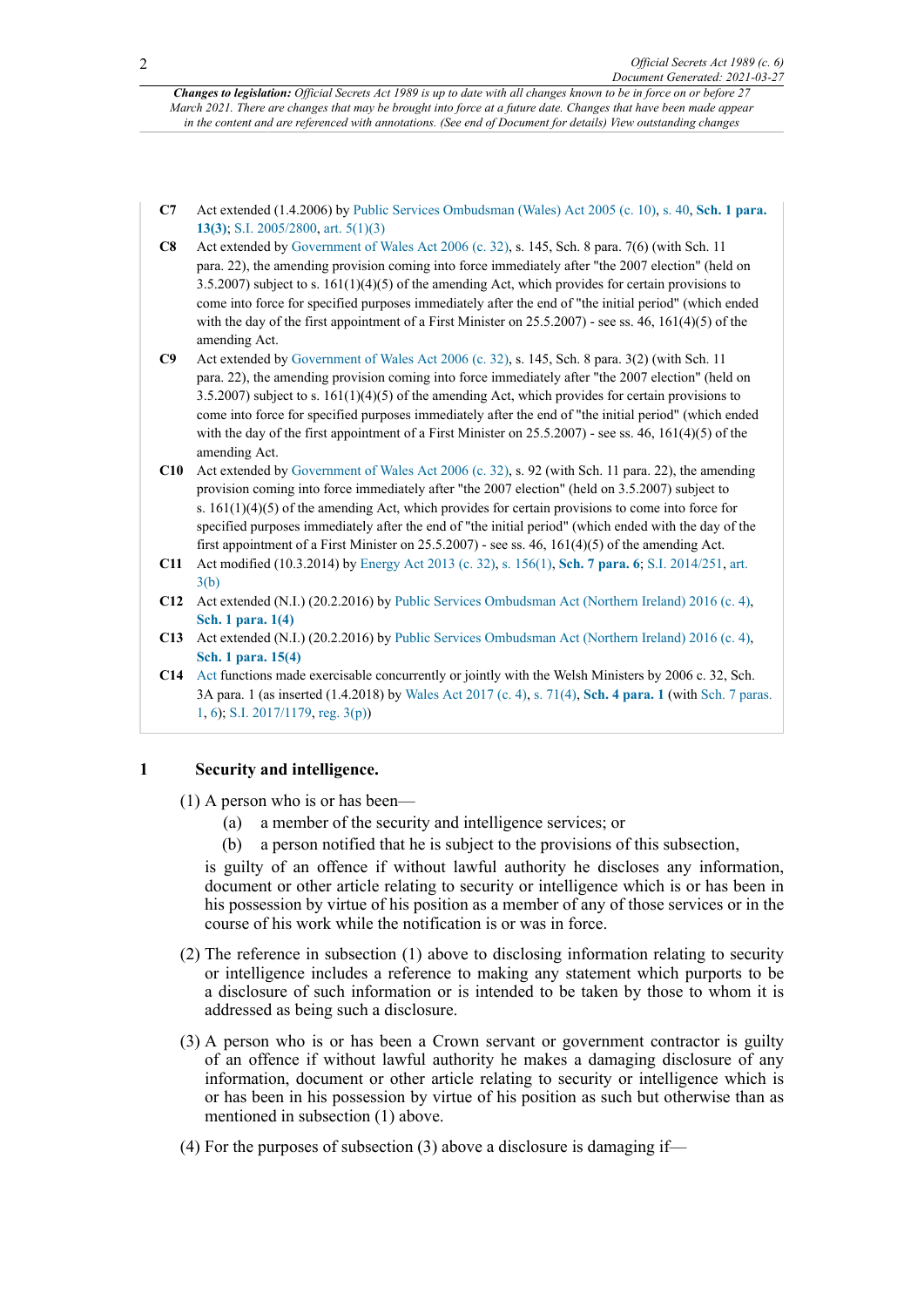- (a) it causes damage to the work of, or of any part of, the security and intelligence services; or
- (b) it is of information or a document or other article which is such that its unauthorised disclosure would be likely to cause such damage or which falls within a class or description of information, documents or articles the unauthorised disclosure of which would be likely to have that effect.
- (5) It is a defence for a person charged with an offence under this section to prove that at the time of the alleged offence he did not know, and had no reasonable cause to believe, that the information, document or article in question related to security or intelligence or, in the case of an offence under subsection  $(3)$ , that the disclosure would be damaging within the meaning of that subsection.
- (6) Notification that a person is subject to subsection (1) above shall be effected by a notice in writing served on him by a Minister of the Crown; and such a notice may be served if, in the Minister's opinion, the work undertaken by the person in question is or includes work connected with the security and intelligence services and its nature is such that the interests of national security require that he should be subject to the provisions of that subsection.
- (7) Subject to subsection (8) below, a notification for the purposes of subsection (1) above shall be in force for the period of five years beginning with the day on which it is served but may be renewed by further notices under subsection (6) above for periods of five years at a time.
- (8) A notification for the purposes of subsection (1) above may at any time be revoked by a further notice in writing served by the Minister on the person concerned; and the Minister shall serve such a further notice as soon as, in his opinion, the work undertaken by that person ceases to be such as is mentioned in subsection (6) above.
- (9) In this section "security or intelligence" means the work of, or in support of, the security and intelligence services or any part of them, and references to information relating to security or intelligence include references to information held or transmitted by those services or by persons in support of, or of any part of, them.

# **2 Defence.**

- (1) A person who is or has been a Crown servant or government contractor is guilty of an offence if without lawful authority he makes a damaging disclosure of any information, document or other article relating to defence which is or has been in his possession by virtue of his position as such.
- (2) For the purposes of subsection  $(1)$  above a disclosure is damaging if—
	- (a) it damages the capability of, or of any part of, the armed forces of the Crown to carry out their tasks or leads to loss of life or injury to members of those forces or serious damage to the equipment or installations of those forces; or
	- (b) otherwise than as mentioned in paragraph (a) above, it endangers the interests of the United Kingdom abroad, seriously obstructs the promotion or protection by the United Kingdom of those interests or endangers the safety of British citizens abroad; or
	- (c) it is of information or of a document or article which is such that its unauthorised disclosure would be likely to have any of those effects.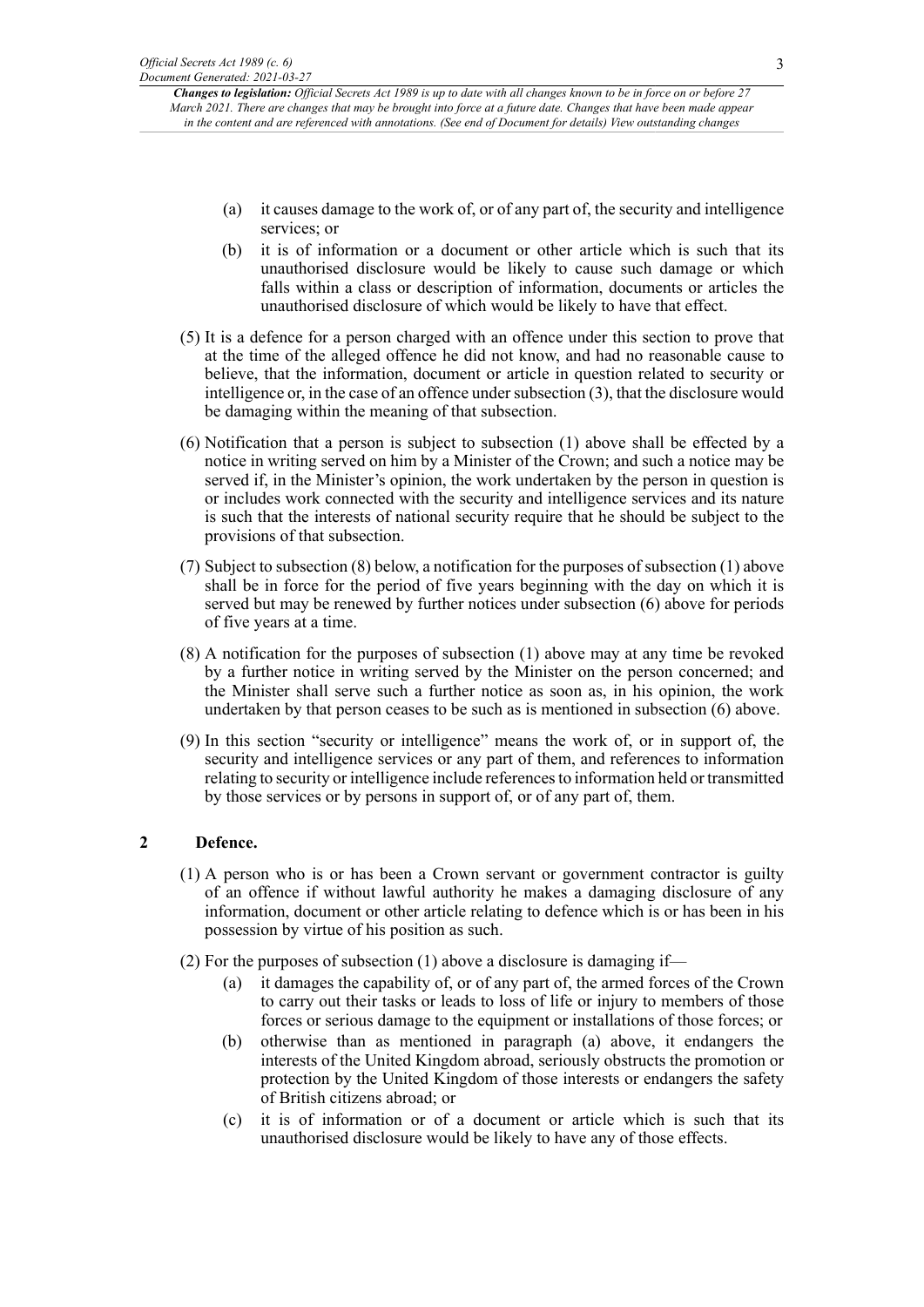- (3) It is a defence for a person charged with an offence under this section to prove that at the time of the alleged offence he did not know, and had no reasonable cause to believe, that the information, document or article in question related to defence or that its disclosure would be damaging within the meaning of subsection (1) above.
- (4) In this section "defence" means—
	- (a) the size,shape, organisation, logistics, order of battle, deployment, operations, state of readiness and training of the armed forces of the Crown;
	- (b) the weapons, stores or other equipment of those forces and the invention, development, production and operation of such equipment and research relating to it;
	- (c) defence policy and strategy and military planning and intelligence;
	- (d) plans and measures for the maintenance of essential supplies and services that are or would be needed in time of war.

### **3 International relations.**

- (1) A person who is or has been a Crown servant or government contractor is guilty of an offence if without lawful authority he makes a damaging disclosure of—
	- (a) any information, document or other article relating to international relations; or
	- (b) any confidential information, document or other article which was obtained from a State other than the United Kingdom or an international organisation,

being information or a document or article which is or has been in his possession by virtue of his position as a Crown servant or government contractor.

- (2) For the purposes of subsection (1) above a disclosure is damaging if—
	- (a) it endangers the interests of the United Kingdom abroad, seriously obstructs the promotion or protection by the United Kingdom of those interests or endangers the safety of British citizens abroad; or
	- (b) it is of information or of a document or article which is such that its unauthorised disclosure would be likely to have any of those effects.
- (3) In the case of information or a document or article within subsection  $(1)(b)$  above—
	- (a) the fact that it is confidential, or
	- (b) its nature or contents,

may be sufficient to establish for the purposes of subsection (2)(b) above that the information, document or article is such that its unauthorised disclosure would be likely to have any of the effects there mentioned.

- (4) It is a defence for a person charged with an offence under this section to prove that at the time of the alleged offence he did not know, and had no reasonable cause to believe, that the information, document or article in question was such as is mentioned in subsection (1) above or that its disclosure would be damaging within the meaning of that subsection.
- (5) In this section "international relations" means the relations between States, between international organisations or between one or more States and one or more such organisations and includes any matter relating to a State other than the United Kingdom or to an international organisation which is capable of affecting the relations of the United Kingdom with another State or with an international organisation.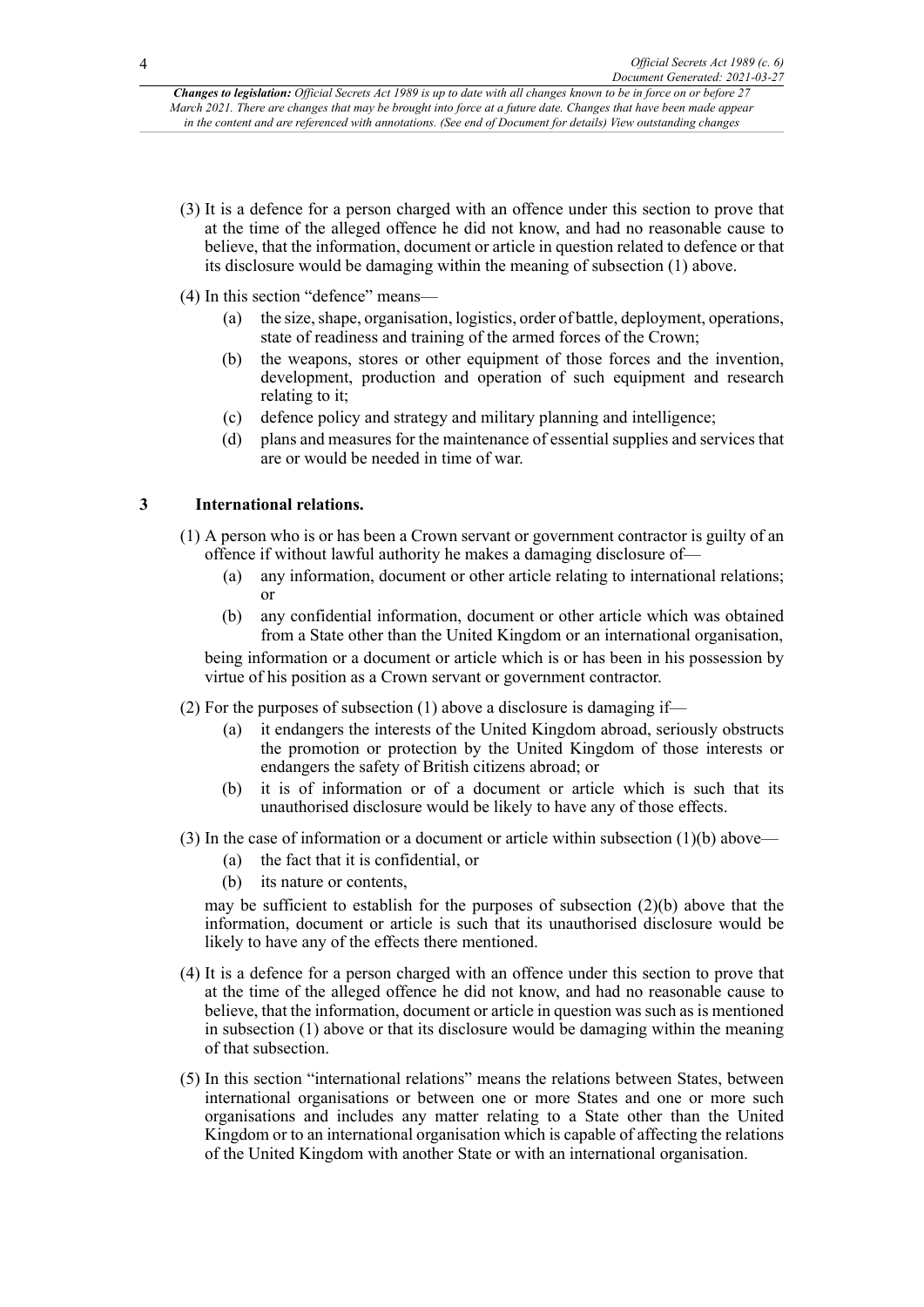(6) For the purposes of this section any information, document or article obtained from a State or organisation is confidential at any time while the terms on which it was obtained require it to be held in confidence or while the circumstances in which it was obtained make it reasonable for the State or organisation to expect that it would be so held.

in the content and are referenced with annotations. (See end of Document for details) View outstanding changes

### **4 Crime and special investigation powers.**

- (1) A person who is or has been a Crown servant or government contractor is guilty of an offence if without lawful authority he discloses any information, document or other article to which this section applies and which is or has been in his possession by virtue of his position as such.
- (2) This section applies to any information, document or other article—
	- (a) the disclosure of which—
		- (i) results in the commission of an offence; or
		- (ii) facilitates an escape from legal custody or the doing of any other act prejudicial to the safekeeping of persons in legal custody; or
		- (iii) impedes the prevention or detection of offences or the apprehension or prosecution of suspected offenders; or
	- (b) which is such that its unauthorised disclosure would be likely to have any of those effects.
- <span id="page-4-5"></span><span id="page-4-4"></span><span id="page-4-2"></span><span id="page-4-1"></span><span id="page-4-0"></span>(3) This section also applies to—
	- (a) any information obtained by reason of the interception of any communication in obedience to a warrant issued under section 2 of the **[M1](#page-5-0)**Interception of Communications Act 1985 **[ [F1](#page-5-1)**or under the authority of an interception warrant under section 5 of the Regulation of Investigatory Powers Act 2000**]**, any information relating to the obtaining of information by reason of any such interception and any document or other article which is or has been used or held for use in, or has been obtained by reason of, any such interception; <sup>[F2](#page-5-2)</sup>...
	- (b) any information obtained by reason of action authorised by a warrant issued under section 3 of the **[M2](#page-5-3)**Security Service Act 1989 **[ [F3](#page-5-4)**or under section 5 of the Intelligence Services Act 1994 or by an authorisation given under section 7 of that Act**]**, any information relating to the obtaining of information by reason of any such action and any document or other article which is or has been used or held for use in, or has been obtained by reason of, any such action.**[ [F4](#page-5-5)**and
	- (c) any information obtained under a warrant under Chapter 1 of Part 2 or Chapter 1 of Part 6 of the Investigatory Powers Act 2016, any information relating to the obtaining of information under such a warrant and any document or other article which is or has been used or held for use in, or has been obtained by reason of, the obtaining of information under such a warrant.**]**
- <span id="page-4-3"></span>(4) It is a defence for a person charged with an offence under this section in respect of a disclosure falling within subsection (2)(a) above to prove that at the time of the alleged offence he did not know, and had no reasonable cause to believe, that the disclosure would have any of the effects there mentioned.
- (5) It is a defence for a person charged with an offence under this section in respect of any other disclosure to prove that at the time of the alleged offence he did not know, and had no reasonable cause to believe, that the information, document or article in question was information or a document or article to which this section applies.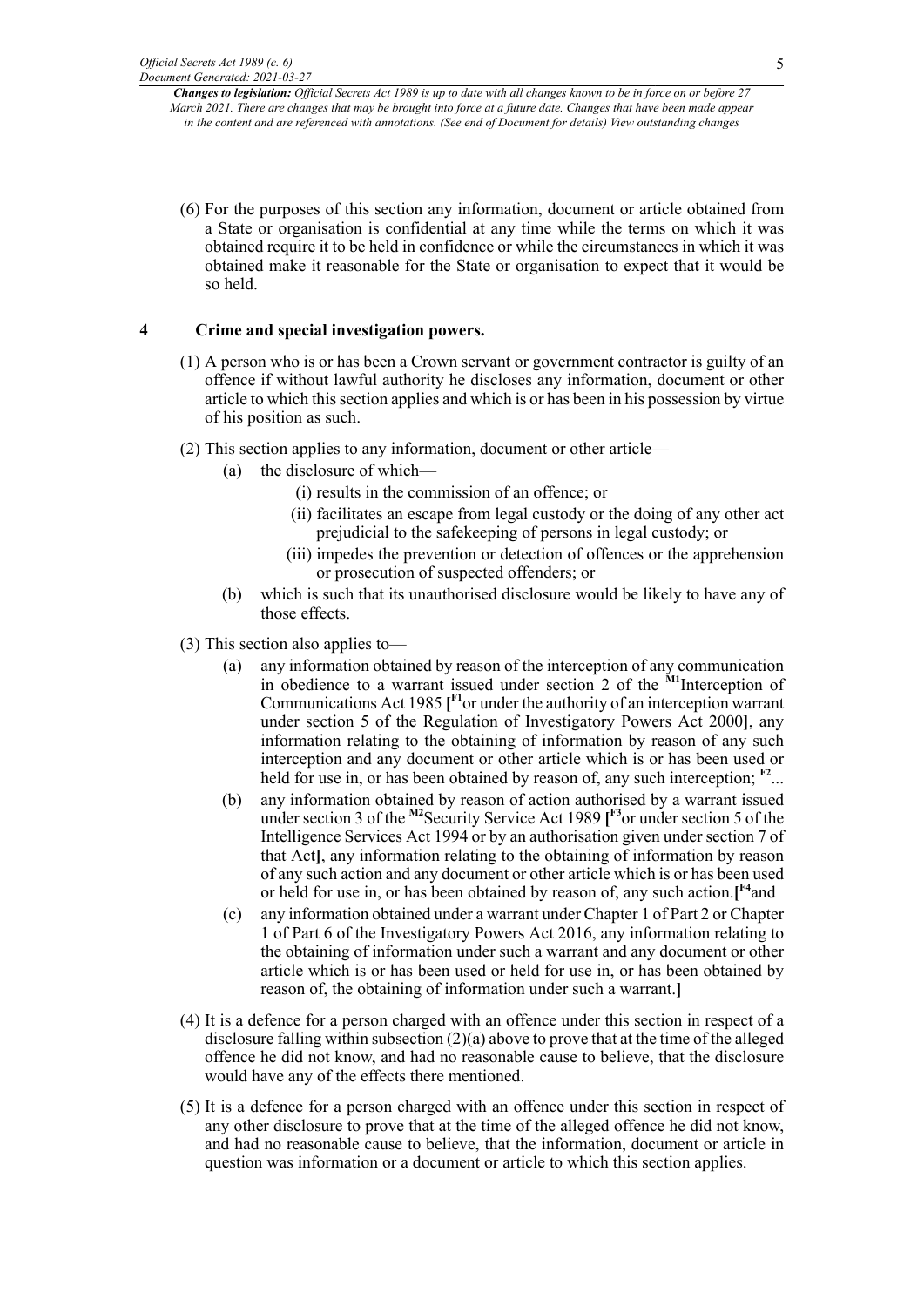(6) In this section "legal custody" includes detention in pursuance of any enactment or any instrument made under an enactment.

#### **Textual Amendments**

- <span id="page-5-1"></span>**[F1](#page-4-0)** Words in s. 4(3)(a) inserted (2.10.2000) by [2000 c. 23,](http://www.legislation.gov.uk/id/ukpga/2000/23) [s. 82\(1\),](http://www.legislation.gov.uk/id/ukpga/2000/23/section/82/1) **[Sch. 4 para. 5](http://www.legislation.gov.uk/id/ukpga/2000/23/schedule/4/paragraph/5)** (with [s. 82\(3\)](http://www.legislation.gov.uk/id/ukpga/2000/23/section/82/3)); [S.I.](http://www.legislation.gov.uk/id/uksi/2000/2543) [2000/2543](http://www.legislation.gov.uk/id/uksi/2000/2543), **[art. 3](http://www.legislation.gov.uk/id/uksi/2000/2543/article/3)**
- <span id="page-5-2"></span>**[F2](#page-4-1)** Word in [s. 4\(3\)](http://www.legislation.gov.uk/id/ukpga/1989/6/section/4/3) omitted (27.6.2018) by virtue of [Investigatory Powers Act 2016 \(c. 25\),](http://www.legislation.gov.uk/id/ukpga/2016/25) [s. 272\(1\)](http://www.legislation.gov.uk/id/ukpga/2016/25/section/272/1), **[Sch.](http://www.legislation.gov.uk/id/ukpga/2016/25/schedule/10/paragraph/37) [10 para. 37](http://www.legislation.gov.uk/id/ukpga/2016/25/schedule/10/paragraph/37)** (with [Sch. 9 paras. 7,](http://www.legislation.gov.uk/id/ukpga/2016/25/schedule/9/paragraph/7) [8,](http://www.legislation.gov.uk/id/ukpga/2016/25/schedule/9/paragraph/8) [10](http://www.legislation.gov.uk/id/ukpga/2016/25/schedule/9/paragraph/10)); [S.I. 2018/652,](http://www.legislation.gov.uk/id/uksi/2018/652) [reg. 12\(g\)\(iii\)](http://www.legislation.gov.uk/id/uksi/2018/652/regulation/12/g/iii)
- <span id="page-5-4"></span>**[F3](#page-4-2)** Words in s. 4(3)(b) inserted (15.12.1994) by [1994 c. 13,](http://www.legislation.gov.uk/id/ukpga/1994/13) s. [11\(2\)](http://www.legislation.gov.uk/id/ukpga/1994/13/section/11/2), **[Sch. 4 para. 4](http://www.legislation.gov.uk/id/ukpga/1994/13/schedule/4/paragraph/4)**; [S.I. 1994/2734](http://www.legislation.gov.uk/id/uksi/1994/2734), **[art. 2](http://www.legislation.gov.uk/id/uksi/1994/2734/article/2)**
- <span id="page-5-5"></span>**[F4](#page-4-3)** [S. 4\(3\)\(c\)](http://www.legislation.gov.uk/id/ukpga/1989/6/section/4/3/c) and word inserted (27.6.2018) by [Investigatory Powers Act 2016 \(c. 25\)](http://www.legislation.gov.uk/id/ukpga/2016/25), [s. 272\(1\),](http://www.legislation.gov.uk/id/ukpga/2016/25/section/272/1) **[Sch. 10](http://www.legislation.gov.uk/id/ukpga/2016/25/schedule/10/paragraph/37) [para. 37](http://www.legislation.gov.uk/id/ukpga/2016/25/schedule/10/paragraph/37)** (with [Sch. 9 paras. 7](http://www.legislation.gov.uk/id/ukpga/2016/25/schedule/9/paragraph/7), [8](http://www.legislation.gov.uk/id/ukpga/2016/25/schedule/9/paragraph/8), [10\)](http://www.legislation.gov.uk/id/ukpga/2016/25/schedule/9/paragraph/10); [S.I. 2018/652](http://www.legislation.gov.uk/id/uksi/2018/652), [reg. 12\(g\)\(iii\)](http://www.legislation.gov.uk/id/uksi/2018/652/regulation/12/g/iii)

#### **Marginal Citations**

<span id="page-5-0"></span>**[M1](#page-4-4)** [1985 c. 56](http://www.legislation.gov.uk/id/ukpga/1985/56).

<span id="page-5-3"></span>**[M2](#page-4-5)** [1989 c. 5.](http://www.legislation.gov.uk/id/ukpga/1989/5)

#### **5 Information resulting from unauthorised disclosures or entrusted in confidence.**

- (1) Subsection (2) below applies where—
	- (a) any information, document or other article protected against disclosure by the foregoing provisions of this Act has come into a person's possession as a result of having been—
		- (i) disclosed (whether to him or another) by a Crown servant or government contractor without lawful authority; or
		- (ii) entrusted to him by a Crown servant or government contractor on terms requiring it to be held in confidence or in circumstances in which the Crown servant or government contractor could reasonably expect that it would be so held; or
		- (iii) disclosed (whether to him or another) without lawful authority by a person to whom it was entrusted as mentioned in sub-paragraph (ii) above; and
	- (b) the disclosure without lawful authority of the information, document or article by the person into whose possession it has come is not an offence under any of those provisions.
- (2) Subject to subsections (3) and (4) below, the person into whose possession the information, document or article has come is guilty of an offence if he discloses it without lawful authority knowing, or having reasonable cause to believe, that it is protected against disclosure by the foregoing provisions of this Act and that it has come into his possession as mentioned in subsection (1) above.
- (3) In the case of information or a document or article protected against disclosure by sections 1 to 3 above, a person does not commit an offence under subsection (2) above unless—
	- (a) the disclosure by him is damaging; and
	- (b) he makes it knowing, or having reasonable cause to believe, that it would be damaging;

and the question whether a disclosure is damaging shall be determined for the purposes of this subsection as it would be in relation to a disclosure of that information,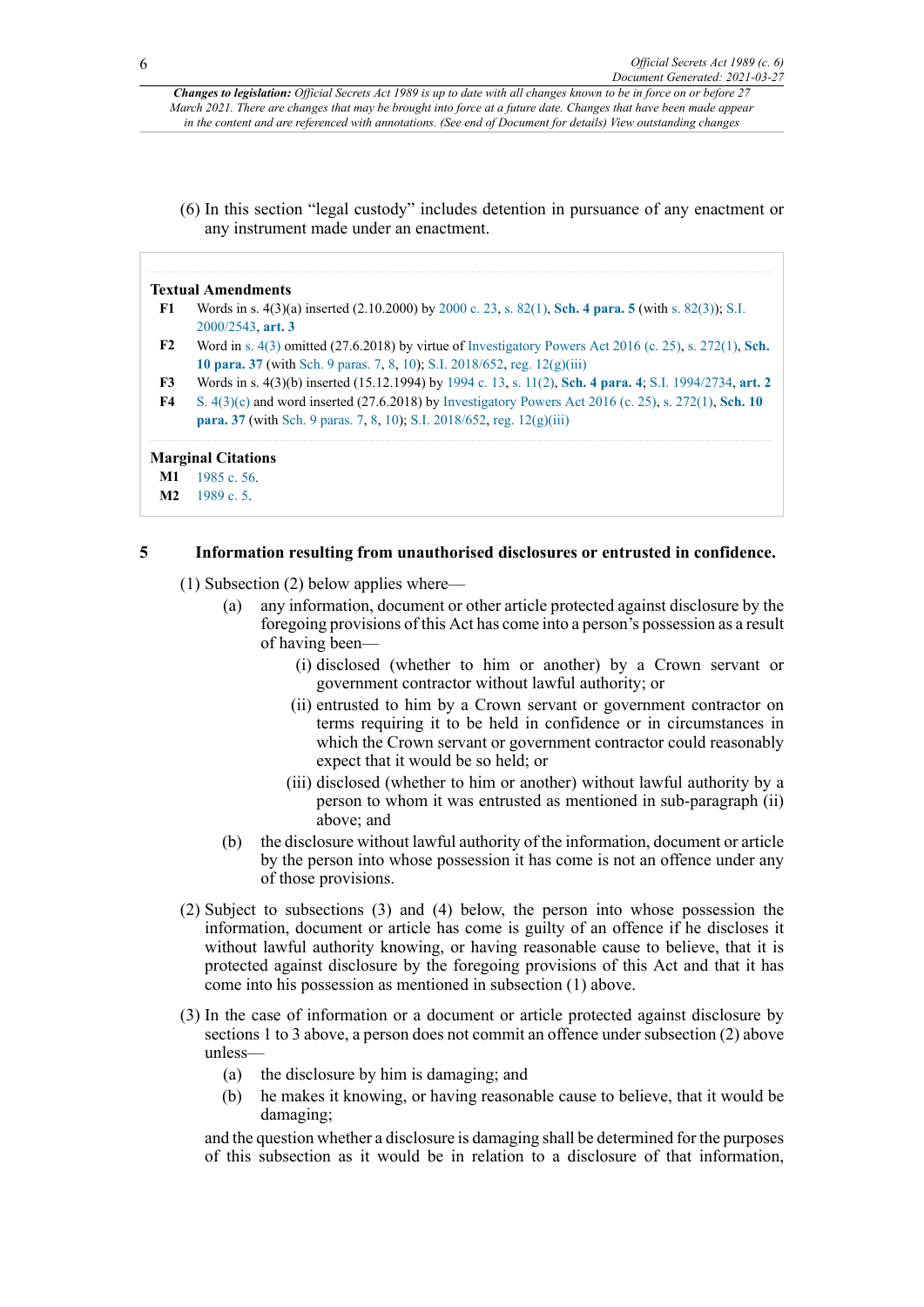document or article by a Crown servant in contravention of section  $1(3)$ ,  $2(1)$  or  $3(1)$ above.

- (4) A person does not commit an offence under subsection (2) above in respect of information or a document or other article which has come into his possession as a result of having been disclosed—
	- (a) as mentioned in subsection  $(1)(a)(i)$  above by a government contractor; or
	- (b) as mentioned in subsection  $(1)(a)(iii)$  above,

unless that disclosure was by a British citizen or took place in the United Kingdom, in any of the Channel Islands or in the Isle of Man or a colony.

- (5) For the purposes of this section information or a document or article is protected against disclosure by the foregoing provisions of this Act if—
	- (a) it relates to security or intelligence, defence or international relations within the meaning of section 1, 2 or  $\overline{3}$  above or is such as is mentioned in section 3(1) (b) above; or
	- (b) it is information or a document or article to which section 4 above applies;

and information or a document or article is protected against disclosure by sections 1 to 3 above if it falls within paragraph (a) above.

<span id="page-6-1"></span>(6) A person is guilty of an offence if without lawful authority he discloses any information, document or other article which he knows, or has reasonable cause to believe, to have come into his possession as a result of a contravention of section 1 of the **[M3](#page-6-0)**Official Secrets Act 1911.

# **Marginal Citations**

<span id="page-6-0"></span>**[M3](#page-6-1)** [1911](http://www.legislation.gov.uk/id/ukpga/1911/28) c. 28.

# **6 Information entrusted in confidence to other States or international organisations.**

(1) This section applies where—

- (a) any information, document or other article which—
	- (i) relates to security or intelligence, defence or international relations; and
	- (ii) has been communicated in confidence by or on behalf of the United Kingdom to another State or to an international organisation,

has come into a person's possession as a result of having been disclosed (whether to him or another) without the authority of that State or organisation or, in the case of an organisation, of a member of it; and

- (b) the disclosure without lawful authority of the information, document or article by the person into whose possession it has come is not an offence under any of the foregoing provisions of this Act.
- (2) Subject to subsection (3) below, the person into whose possession the information, document or article has come is guilty of an offence if he makes a damaging disclosure of it knowing, or having reasonable cause to believe, that it is such as is mentioned in subsection (1) above, that it has come into his possession as there mentioned and that its disclosure would be damaging.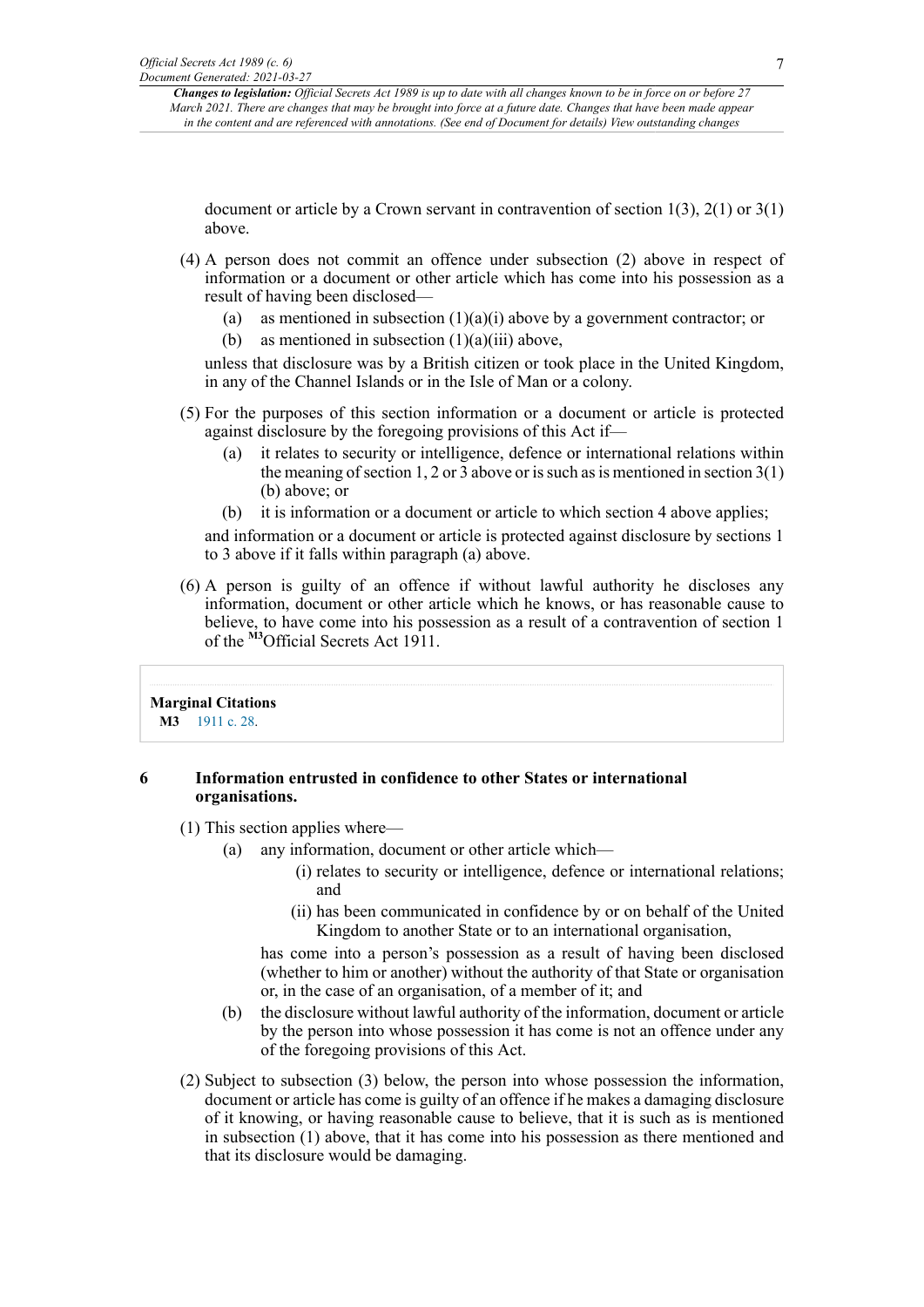- (3) A person does not commit an offence under subsection (2) above if the information, document or article is disclosed by him with lawful authority or has previously been made available to the public with the authority of the State or organisation concerned or, in the case of an organisation, of a member of it.
- (4) For the purposes of this section "security or intelligence", "defence" and "international relations" have the same meaning as in sections 1, 2 and 3 above and the question whether a disclosure is damaging shall be determined as it would be in relation to a disclosure of the information, document or article in question by a Crown servant in contravention of section  $1(3)$ ,  $2(1)$  and  $3(1)$  above.
- (5) For the purposes of this section information or a document or article is communicated in confidence if it is communicated on terms requiring it to be held in confidence or in circumstances in which the person communicating it could reasonably expect that it would be so held.

# **7 Authorised disclosures.**

(1) For the purposes of this Act a disclosure by—

- (a) a Crown servant; or
- (b) a person, not being a Crown servant or government contractor, in whose case a notification for the purposes of section 1(1) above is in force,

is made with lawful authority if, and only if, it is made in accordance with his official duty.

- (2) For the purposes of this Act a disclosure by a government contractor is made with lawful authority if, and only if, it is made—
	- (a) in accordance with an official authorisation; or
	- (b) for the purposes of the functions by virtue of which he is a government contractor and without contravening an official restriction.
- (3) For the purposes of this Act a disclosure made by any other person is made with lawful authority if, and only if, it is made—
	- (a) to a Crown servant for the purposes of his functions as such; or
	- (b) in accordance with an official authorisation.
- (4) It is a defence for a person charged with an offence under any of the foregoing provisions of this Act to prove that at the time of the alleged offence he believed that he had lawful authority to make the disclosure in question and had no reasonable cause to believe otherwise.
- (5) In this section "official authorisation" and "official restriction" mean, subject to subsection (6) below, an authorisation or restriction duly given or imposed by a Crown servant or government contractor or by or on behalf of a prescribed body or a body of a prescribed class.
- (6) In relation to section 6 above "official authorisation" includes an authorisation duly given by or on behalf of the State or organisation concerned or, in the case of an organisation, a member of it.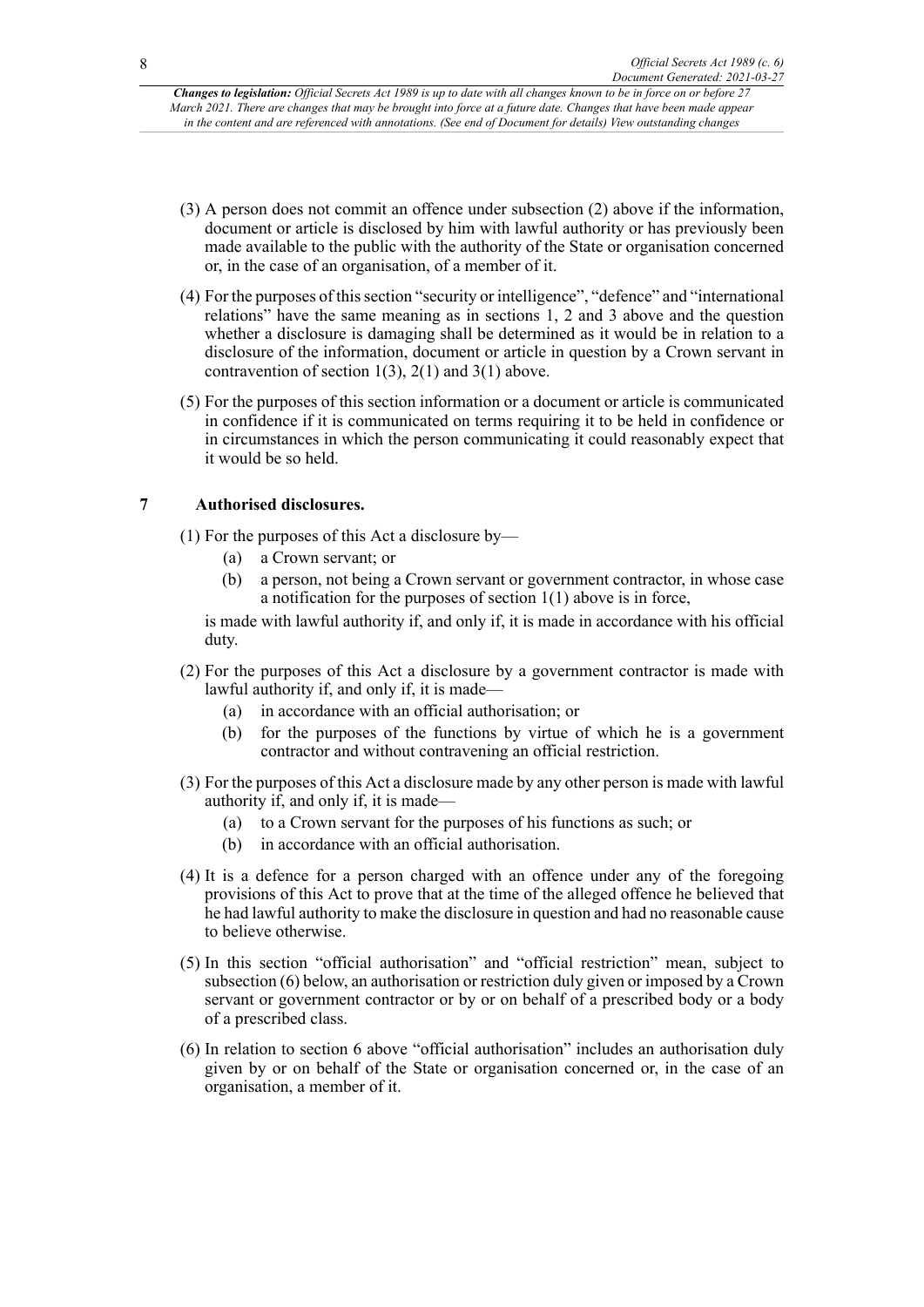# **Modifications etc. (not altering text)**

**C15** [S. 7\(5\)](http://www.legislation.gov.uk/id/ukpga/1989/6/section/7/5): transfer of certain functions (1.7.1999) by [S.I. 1999/1750](http://www.legislation.gov.uk/id/uksi/1999/1750), **[arts. 1\(2\)](http://www.legislation.gov.uk/id/uksi/1999/1750/article/1/2)**,2, Sch. 1 (with art. 7); [S.I.](http://www.legislation.gov.uk/id/uksi/1998/3178) [1998/3178](http://www.legislation.gov.uk/id/uksi/1998/3178), **[art. 2\(1\)](http://www.legislation.gov.uk/id/uksi/1998/3178/article/2/1)**

# **8 Safeguarding of information.**

- (1) Where a Crown servant or government contractor, by virtue of his position as such, has in his possession or under his control any document or other article which it would be an offence under any of the foregoing provisions of this Act for him to disclose without lawful authority he is guilty of an offence if—
	- (a) being a Crown servant, he retains the document or article contrary to his official duty; or
	- (b) being a government contractor, he fails to comply with an official direction for the return or disposal of the document or article,

or if he fails to take such care to prevent the unauthorised disclosure of the document or article as a person in his position may reasonably be expected to take.

- (2) It is a defence for a Crown servant charged with an offence under subsection  $(1)(a)$ above to prove that at the time of the alleged offence he believed that he was acting in accordance with his official duty and had no reasonable cause to believe otherwise.
- (3) In subsections (1) and (2) above references to a Crown servant include any person, not being a Crown servant or government contractor, in whose case a notification for the purposes of section  $1(1)$  above is in force.
- (4) Where a person has in his possession or under his control any document or other article which it would be an offence under section 5 above for him to disclose without lawful authority, he is guilty of an offence if—
	- (a) he fails to comply with an official direction for its return or disposal; or
	- (b) where he obtained it from a Crown servant or government contractor on terms requiring it to be held in confidence or in circumstances in which that servant or contractor could reasonably expect that it would be so held, he fails to take such care to prevent its unauthorised disclosure as a person in his position may reasonably be expected to take.
- (5) Where a person has in his possession or under his control any document or other article which it would be an offence under section 6 above for him to disclose without lawful authority, he is guilty of an offence if he fails to comply with an official direction for its return or disposal.
- (6) A person is guilty of an offence if he discloses any official information, document or other article which can be used for the purpose of obtaining access to any information, document or other article protected against disclosure by the foregoing provisions of this Act and the circumstances in which it is disclosed are such that it would be reasonable to expect that it might be used for that purpose without authority.
- (7) For the purposes of subsection (6) above a person discloses information or a document or article which is official if—
	- (a) he has or has had it in his possession by virtue of his position as a Crown servant or government contractor; or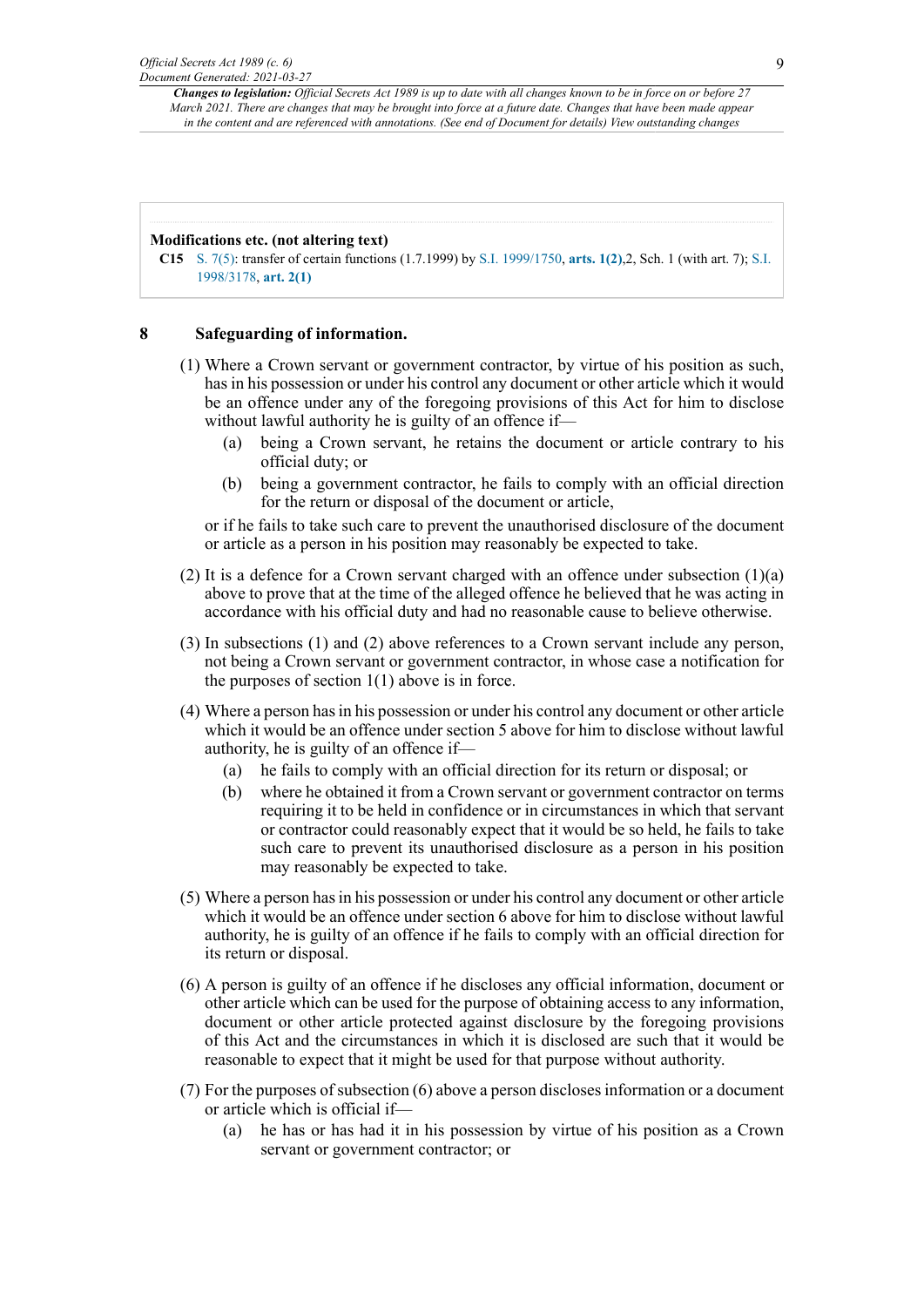- (b) he knows or has reasonable cause to believe that a Crown servant or government contractor has or has had it in his possession by virtue of his position as such.
- (8) Subsection (5) of section 5 above applies for the purposes of subsection (6) above as it applies for the purposes of that section.
- (9) In this section "official direction" means a direction duly given by a Crown servant or government contractor or by or on behalf of a prescribed body or a body of a prescribed class.

# **Modifications etc. (not altering text)**

**C16** [S. 8\(9\)](http://www.legislation.gov.uk/id/ukpga/1989/6/section/8/9): transfer of certain functions (1.7.1999) by [S.I. 1999/1750](http://www.legislation.gov.uk/id/uksi/1999/1750), [arts. 1\(1\)](http://www.legislation.gov.uk/id/uksi/1999/1750/article/1/1), [2](http://www.legislation.gov.uk/id/uksi/1999/1750/article/2), **[Sch. 1](http://www.legislation.gov.uk/id/uksi/1999/1750/schedule/1)** (with [art. 7\)](http://www.legislation.gov.uk/id/uksi/1999/1750/article/7); [S.I.](http://www.legislation.gov.uk/id/uksi/1998/3178) [1998/3178](http://www.legislation.gov.uk/id/uksi/1998/3178), **[art. 2\(1\)](http://www.legislation.gov.uk/id/uksi/1998/3178/article/2/1)**

# **9 Prosecutions.**

- <span id="page-9-1"></span>(1) Subject to subsection (2) below, no prosecution for an offence under this Act shall be instituted in England and Wales or in Northern Ireland except by or with the consent of the Attorney General or, as the case may be, the **[ [F5](#page-9-0)** Advocate General for Northern Ireland **]**.
- (2) Subsection (1) above does not apply to an offence in respect of any such information, document or article as is mentioned in section 4(2) above but no prosecution for such an offence shall be instituted in England and Wales or in Northern Ireland except by or with the consent of the Director of Public Prosecutions or, as the case may be, the Director of Public Prosecutions for Northern Ireland.

# **Textual Amendments**

<span id="page-9-0"></span>**[F5](#page-9-1)** Words in [s. 9\(1\)](http://www.legislation.gov.uk/id/ukpga/1989/6/section/9/1) substituted (12.4.2010) by [Justice \(Northern Ireland\) Act 2002 \(c. 26\),](http://www.legislation.gov.uk/id/ukpga/2002/26) [s. 87\(1\),](http://www.legislation.gov.uk/id/ukpga/2002/26/section/87/1) **[Sch. 7](http://www.legislation.gov.uk/id/ukpga/2002/26/schedule/7/paragraph/32) [para. 32](http://www.legislation.gov.uk/id/ukpga/2002/26/schedule/7/paragraph/32)**; S.R. [2010/113](http://www.legislation.gov.uk/id/nisr/2010/113), [art. 2](http://www.legislation.gov.uk/id/nisr/2010/113/article/2), [Sch. para. 19\(e\)](http://www.legislation.gov.uk/id/nisr/2010/113/schedule/paragraph/19/e)

# **10 Penalties.**

- (1) A person guilty of an offence under any provision of this Act other than section 8(1),  $(4)$  or  $(5)$  shall be liable—
	- (a) on conviction on indictment, to imprisonment for a term not exceeding two years or a fine or both;
	- (b) on summary conviction, to imprisonment for a term not exceeding six months or a fine not exceeding the statutory maximum or both.
- (2) A person guilty of an offence under section 8(1), (4) or (5) above shall be liable on summary conviction to imprisonment for a term not exceeding three months or a fine not exceeding level 5 on the standard scale or both.

# **11 Arrest, search and trial.**

<span id="page-9-3"></span><span id="page-9-2"></span>**[F6](#page-10-0)**(1) . . . . . . . . . . . . . . . . . . . . . . . . . . . . . . . . (2) . . . . . . . . . . . . . . . . . . . . . . . . . . . . . . . . **[F7](#page-10-1)**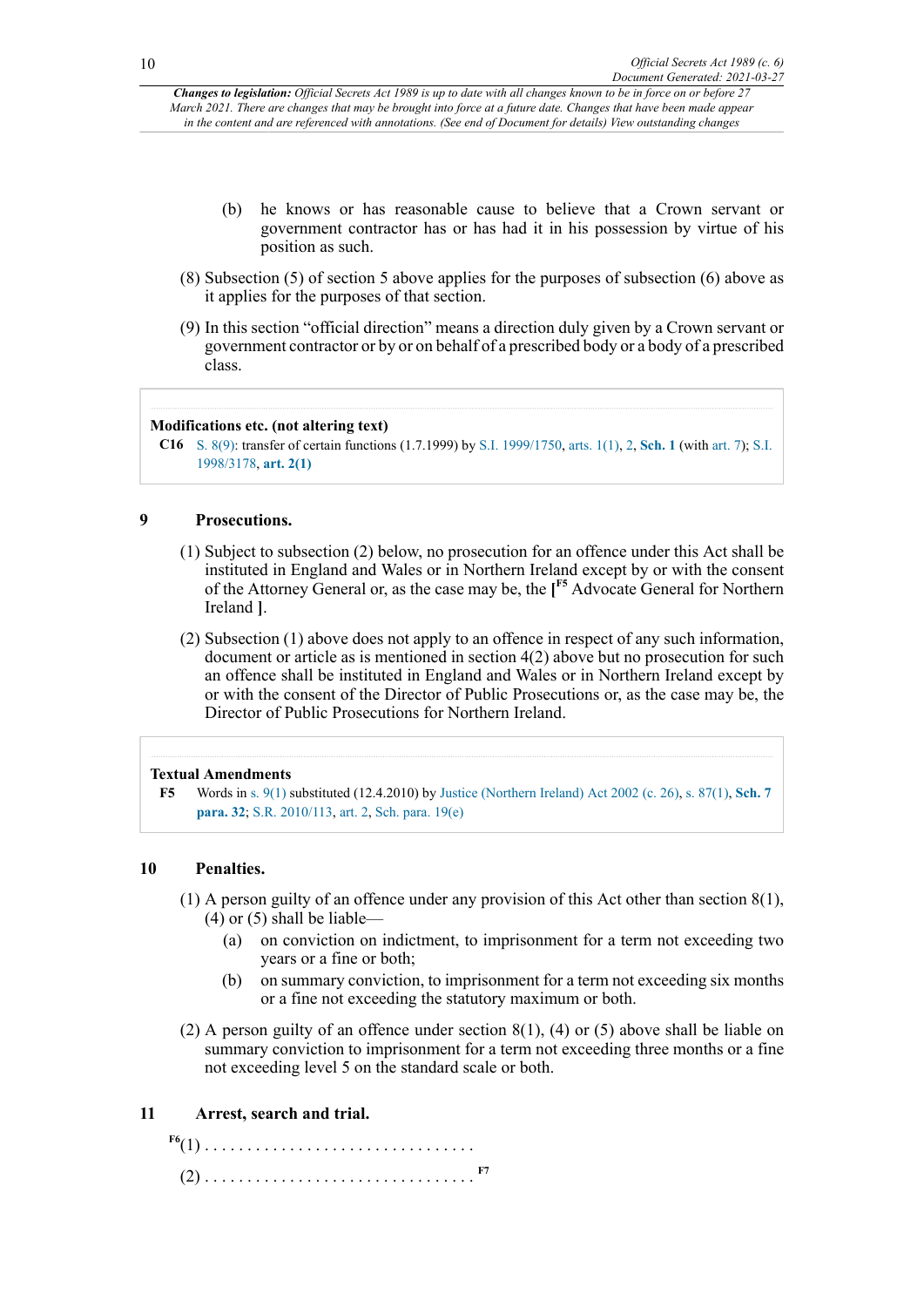- <span id="page-10-6"></span>(3) Section 9(1) of the **[M4](#page-10-2)**Official Secrets Act 1911 (search warrants) shall have effect as if references to offences under that Act included references to offences under any provision of this Act other than section  $8(1)$ ,  $(4)$  or  $(5)$ ; and the following provisions of the Police and Criminal Evidence Act 1984, that is to say
	- section  $9(2)$  (which excludes items subject to legal privilege and certain other material from powers of search conferred by previous enactments); and
	- (b) paragraph 3(b) of Schedule 1 (which prescribes access conditions for the special procedure laid down in that Schedule),

shall apply to section 9(1) of the said Act of 1911 as extended by this subsection as they apply to that section as originally enacted.

<span id="page-10-5"></span>**[ [F8](#page-10-3)**(3A) In the application of subsection (3) above to Northern Ireland—

- (a) the reference to the Police and Criminal Evidence Act 1984 shall be construed as a reference to the Police and Criminal Evidence (Northern Ireland) Order 1989;
- (b) the reference to section 9(2) of that Act shall be construed as a reference to Article 11(2) of that Order; and
- <span id="page-10-7"></span>(c) the reference to paragraph 3(b) of Schedule 1 to that Act shall be construed as a reference to paragraph 3(b) of Schedule 1 to that Order.**]**
- (4) Section 8(4) of the **[M5](#page-10-4)**Official Secrets Act 1920 (exclusion of public from hearing on grounds of national safety) shall have effect as if references to offences under that Act included references to offences under any provision of this Act other than section  $8(1)$ , (4) or (5).
- (5) Proceedings for an offence under this Act may be taken in any place in the United Kingdom.

### **Textual Amendments**

```
F6 S. 11(1) repealed (1.10.2002) by 2002 c. 30, s. 107, Sch. 8; S.I. 2002/2306, art. 2(g)(iii)(b)
```

```
F7 S. 11(2) repealed by S.I. 1989/1341 (N.I. 12), art. 90(1)(2), Schs. 6, 7
```

```
F8 S. 11(3A) inserted by S.I. 1989/1341 (N.I. 12), art. 90(1), Sch. 6 para. 18(b)
```
# **Marginal Citations**

```
M4 1911 c. 28.
```

```
M5 1920 c. 75.
```
# **12 "Crown servant" and "government contractor".**

- <span id="page-10-11"></span><span id="page-10-10"></span><span id="page-10-9"></span><span id="page-10-8"></span>(1) In this Act "Crown servant" means—
	-
	- (a) a Minister of the Crown;<br> $F<sup>9</sup>$ [(aa) a member of the Scottish a member of the Scottish Executive or a junior Scottish Minister;
	- $\mathbf{I}^{\text{F10}}(\text{ab})$ the First Minister for Wales, a Welsh Minister appointed under section 48 of the Government of Wales Act 2006, the Counsel General to the Welsh Assembly Government or a Deputy Welsh Minister;**]**
		- $F11(b)$  $F11(b)$ (b) a person appointed under section 8 of the **[M6](#page-12-3)**Northern Ireland Constitution Act 1973 (the Northern Ireland Executive etc.);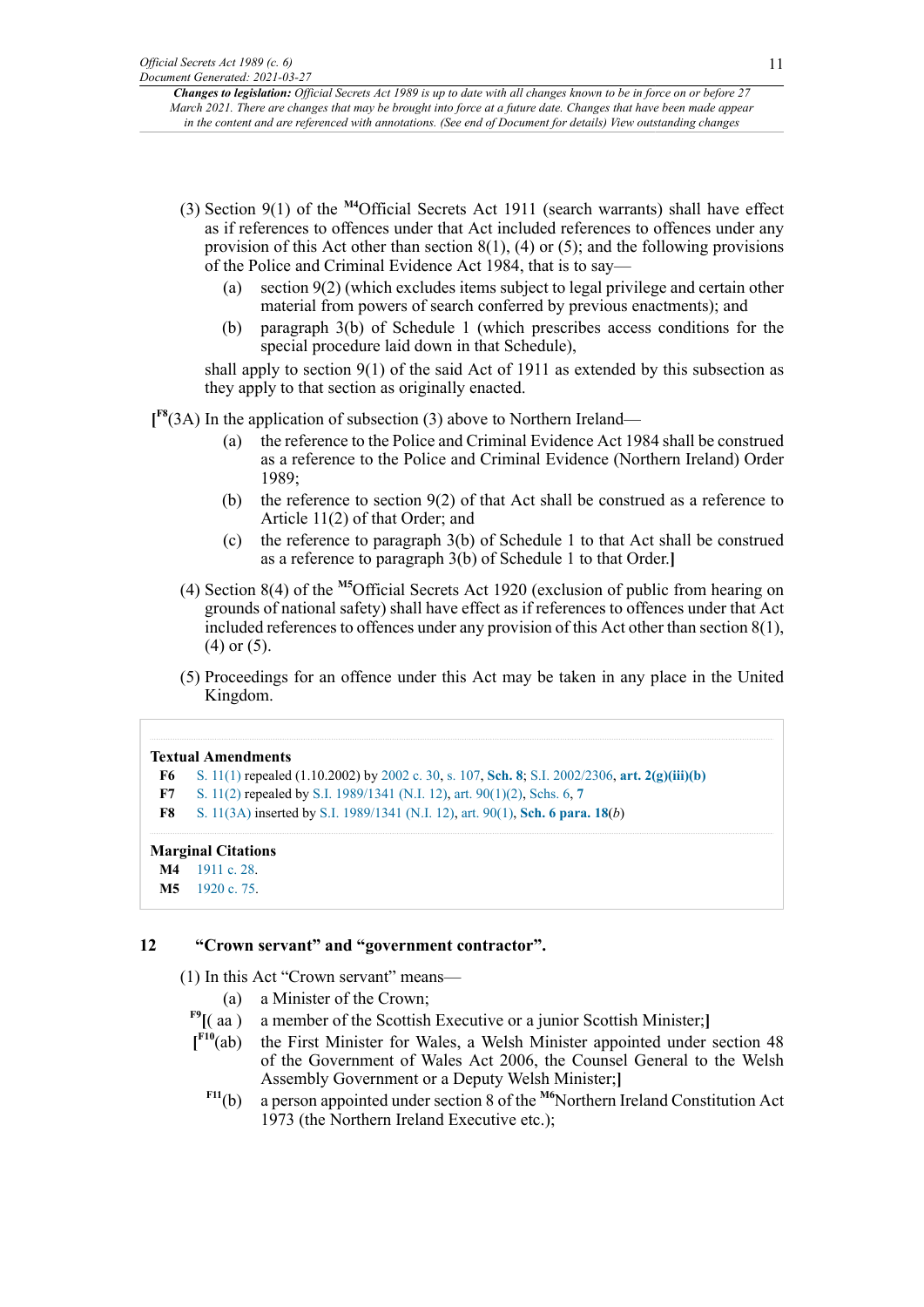- (c) any person employed in the civil service of the Crown, including Her Majesty's Diplomatic Service, Her Majesty's Overseas Civil Service, the civil service of Northern Ireland and the Northern Ireland Court Service;
- <span id="page-11-0"></span>(d) any member of the naval, military or air forces of the Crown, including any person employed by an association established for the purposes of **[ [F12](#page-12-4)**Part XI of the Reserve Forces Act 1996**]**;
- <span id="page-11-2"></span><span id="page-11-1"></span>(e) any constable and any other person employed or appointed in or for the purposes of any police force **[ [F13](#page-12-5)**(including the Police Service of Northern Ireland and the Police Service of Northern Ireland Reserve)**][ [F14](#page-12-6)** or **][ [F15](#page-12-7)** an NCA special (within the meaning of Part 1 of the Crime and Courts Act 2013) **]** ;
- <span id="page-11-3"></span>(f) any person who is a member or employee of a prescribed body or a body of a prescribed class and either is prescribed for the purposes of this paragraph or belongs to a prescribed class of members or employees of any such body;
- <span id="page-11-5"></span><span id="page-11-4"></span>(g) any person who is the holder of a prescribed office or who is an employee of such a holder and either is prescribed for the purposes of this paragraph or belongs to a prescribed class of such employees.
- (2) In this Act "government contractor" means, subject to subsection (3) below, any person who is not a Crown servant but who provides, or is employed in the provision of, goods or services—
	- (a) for the purposes of any Minister or person mentioned in paragraph  $(a)$ <sup>[[F16](#page-12-8)</sup>, (ab) **]** or (b) of subsection (1) above, **[ [F17](#page-12-9)**of any office-holder in the Scottish Administration,**]**of any of the services, forces or bodies mentioned in that subsection or of the holder of any office prescribed under that subsection;
- <span id="page-11-6"></span>**[F18](#page-12-10)[**( aa )**]** . . . . . . . . . . . . . . . . . . . . . . . . . . . . . . . .
	- (b) under an agreement or arrangement certified by the Secretary of State as being one to which the government of a State other than the United Kingdom or an international organisation is a party or which is subordinate to, or made for the purposes of implementing, any such agreement or arrangement.
- (3) Where an employee or class of employees of any body, or of any holder of an office, is prescribed by an order made for the purposes of subsection (1) above—
	- (a) any employee of that body, or of the holder of that office, who is not prescribed or is not within the prescribed class; and
	- (b) any person who does not provide, or is not employed in the provision of, goods or services for the purposes of the performance of those functions of the body or the holder of the office in connection with which the employee or prescribed class of employees is engaged,

shall not be a government contractor for the purposes of this Act.

- <span id="page-11-7"></span>**[F19](#page-12-11)[**( 4 ) In this section " office-holder in the Scottish Administration " has the same meaning as in section 126(7)(a) of the Scotland Act 1998. **]**
- <span id="page-11-8"></span>**[ [F20](#page-12-12)**(4A) In this section the reference to a police force includes a reference to the Civil Nuclear Constabulary.**]**
- <span id="page-11-9"></span>**[F21](#page-12-13)[**( 5 ) This Act shall apply to the following as it applies to persons falling within the definition of Crown servant—
	- (a) the First Minister and deputy First Minister in Northern Ireland; and
	- (b) Northern Ireland Ministers and junior Ministers.**]**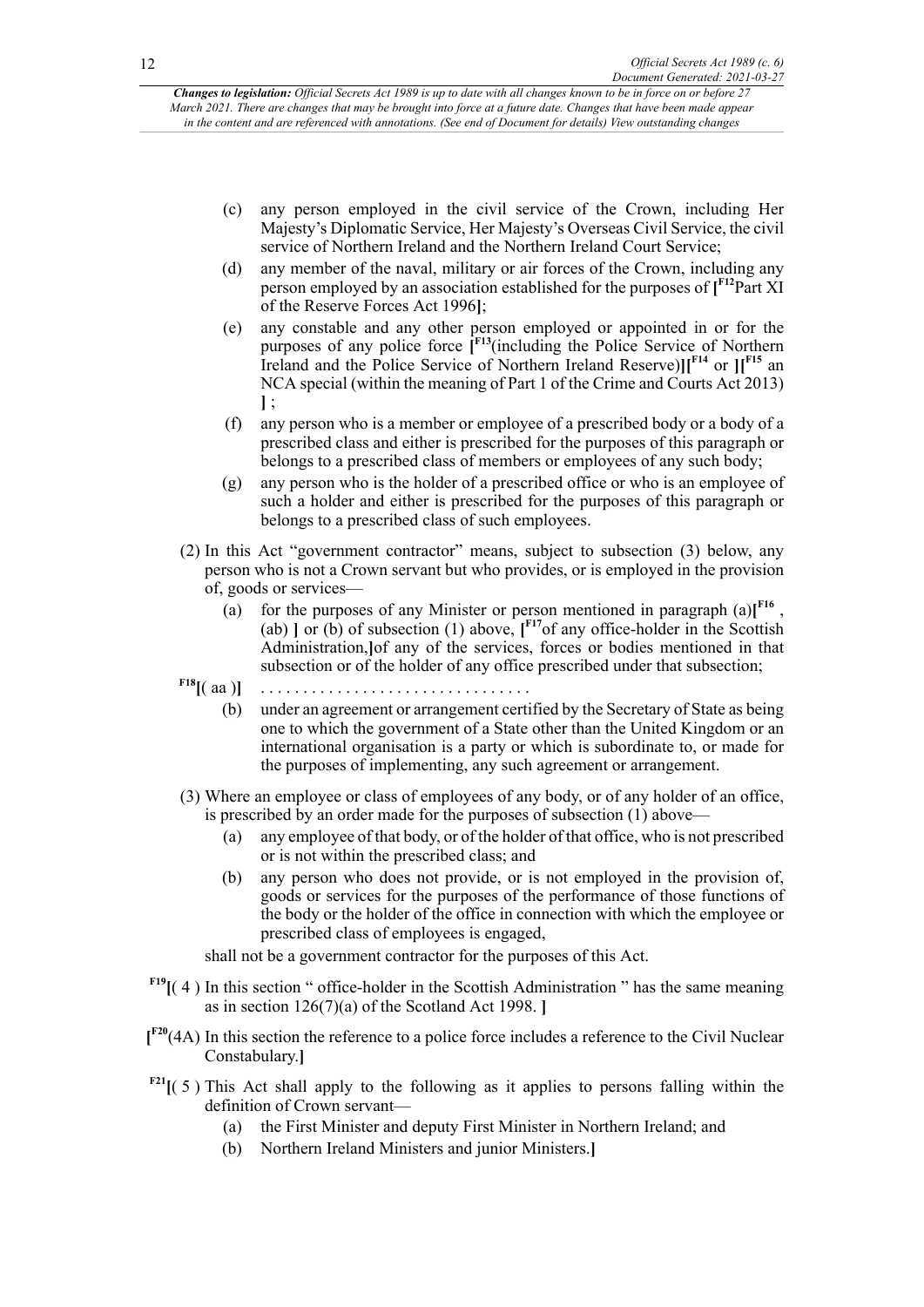#### **Textual Amendments**

- <span id="page-12-0"></span>**[F9](#page-10-8)** S. 12(1)(aa) inserted (6.5.1999) by [1998 c. 46](http://www.legislation.gov.uk/id/ukpga/1998/46), [s. 125](http://www.legislation.gov.uk/id/ukpga/1998/46/section/125), **[Sch. 8 para. 26\(2\)](http://www.legislation.gov.uk/id/ukpga/1998/46/schedule/8/paragraph/26/2)**
- <span id="page-12-1"></span>**[F10](#page-10-9)** S. 12(1)(ab) inserted by [Government](http://www.legislation.gov.uk/id/ukpga/2006/32) of Wales Act 2006 (c. 32), s. 160, Sch. 10 para. 34(a) (with Sch. 11 para. 22), the amending provision coming into force immediately after "the 2007 election" (held on 3.5.2007) subject to s.  $161(1)(4)(5)$  of the amending Act, which provides for certain provisions to come into force for specified purposes immediately after the end of "the initial period" (which ended with the day of the first appointment of a First Minister on 25.5.2007) - see ss. 46, 161(4)(5) of the amending Act.
- <span id="page-12-2"></span>**[F11](#page-10-10)** S. 12(1)(b) repealed (2.12.1999) by [1998 c. 47](http://www.legislation.gov.uk/id/ukpga/1998/47), [ss. 99](http://www.legislation.gov.uk/id/ukpga/1998/47/section/99), [100\(2\),](http://www.legislation.gov.uk/id/ukpga/1998/47/section/100/2) [Sch. 13 para. 9\(2\),](http://www.legislation.gov.uk/id/ukpga/1998/47/schedule/13/paragraph/9/2) **[Sch. 15](http://www.legislation.gov.uk/id/ukpga/1998/47/schedule/15)** (with [s. 95](http://www.legislation.gov.uk/id/ukpga/1998/47/section/95)); [S.I. 1999/3209,](http://www.legislation.gov.uk/id/uksi/1999/3209) [art. 2,](http://www.legislation.gov.uk/id/uksi/1999/3209/article/2) **[Sch.](http://www.legislation.gov.uk/id/uksi/1999/3209/schedule)**
- <span id="page-12-4"></span>**[F12](#page-11-0)** Words in s. 12(1)(d) substituted (1.4.1997) by [1996 c. 14,](http://www.legislation.gov.uk/id/ukpga/1996/14) [s. 131\(1\)](http://www.legislation.gov.uk/id/ukpga/1996/14/section/131/1), **[Sch. 10 para. 22](http://www.legislation.gov.uk/id/ukpga/1996/14/schedule/10/paragraph/22)** (with [s. 72\(5\)\)](http://www.legislation.gov.uk/id/ukpga/1996/14/section/72/5); [S.I. 1997/305](http://www.legislation.gov.uk/id/uksi/1997/305), **[art. 2](http://www.legislation.gov.uk/id/uksi/1997/305/article/2)**
- <span id="page-12-5"></span>**[F13](#page-11-1)** Words in s. 12(1)(e) substituted (4.11.2001) by [2000 c. 32](http://www.legislation.gov.uk/id/ukpga/2000/32), [s. 74,](http://www.legislation.gov.uk/id/ukpga/2000/32/section/74) **[Sch. 6 para. 9](http://www.legislation.gov.uk/id/ukpga/2000/32/schedule/6/paragraph/9)**; [S.R. 2001/396](http://www.legislation.gov.uk/id/nisr/2001/396), [art. 2](http://www.legislation.gov.uk/id/nisr/2001/396/article/2), **[Sch.](http://www.legislation.gov.uk/id/nisr/2001/396/schedule)**
- <span id="page-12-6"></span>**[F14](#page-11-2)** Words in s. 12(1)(e) substituted (1.4.2006) by Serious [Organised](http://www.legislation.gov.uk/id/ukpga/2005/15) Crime and Police Act 2005 (c. 15), [s.](http://www.legislation.gov.uk/id/ukpga/2005/15/section/178/8) [178\(8\),](http://www.legislation.gov.uk/id/ukpga/2005/15/section/178/8) **[Sch. 4 para. 58](http://www.legislation.gov.uk/id/ukpga/2005/15/schedule/4/paragraph/58)**; [S.I. 2006/378](http://www.legislation.gov.uk/id/uksi/2006/378), [art. 4\(1\),](http://www.legislation.gov.uk/id/uksi/2006/378/article/4/1) [Sch. para. 10](http://www.legislation.gov.uk/id/uksi/2006/378/schedule/paragraph/10)
- <span id="page-12-7"></span>**[F15](#page-11-3)** Words in s. 12(1)(e) substituted (7.10.2013) by [Crime and Courts Act 2013 \(c. 22\)](http://www.legislation.gov.uk/id/ukpga/2013/22), [s. 61\(2\)](http://www.legislation.gov.uk/id/ukpga/2013/22/section/61/2), **[Sch. 8](http://www.legislation.gov.uk/id/ukpga/2013/22/schedule/8/paragraph/36) [para. 36](http://www.legislation.gov.uk/id/ukpga/2013/22/schedule/8/paragraph/36)**; [S.I. 2013/1682](http://www.legislation.gov.uk/id/uksi/2013/1682), [art. 3\(v\)](http://www.legislation.gov.uk/id/uksi/2013/1682/article/3/v)
- <span id="page-12-8"></span>**[F16](#page-11-4)** Words in s. 12(2)(a) inserted by [Government](http://www.legislation.gov.uk/id/ukpga/2006/32) of Wales Act 2006 (c. 32), s. 160, Sch. 10 para. 34(b) (with Sch. 11 para. 22), the amending provision coming into force immediately after "the 2007 election" (held on 3.5.2007) subject to s.  $161(1)(4)(5)$  of the amending Act, which provides for certain provisions to come into force for specified purposes immediately after the end of "the initial period" (which ended with the day of the first appointment of a First Minister on 25.5.2007) - see ss. 46, 161(4)(5) of the amending Act.
- <span id="page-12-9"></span>**[F17](#page-11-5)** Words in s. 12(2)(a) inserted (6.5.1999) by [1998 c. 46,](http://www.legislation.gov.uk/id/ukpga/1998/46) [s. 125,](http://www.legislation.gov.uk/id/ukpga/1998/46/section/125) **[Sch. 8 para. 26\(3\)](http://www.legislation.gov.uk/id/ukpga/1998/46/schedule/8/paragraph/26/3)**
- <span id="page-12-10"></span>**[F18](#page-11-6)** S. 12(2)(aa) repealed by [Government](http://www.legislation.gov.uk/id/ukpga/2006/32) of Wales Act 2006 (c. 32), s. 160, Sch. 10 para. 34(b) (with Sch. 11 para. 22), the amending provision coming into force immediately after "the 2007 election" (held on 3.5.2007) subject to s.  $161(1)(4)(5)$  of the amending Act, which provides for certain provisions to come into force for specified purposes immediately after the end of "the initial period" (which ended with the day of the first appointment of a First Minister on  $25.5.2007$ ) - see ss. 46, 161(4)(5) of the amending Act.
- <span id="page-12-11"></span>**[F19](#page-11-7)** S. 12(4) inserted (6.5.1999) by [1998 c. 46](http://www.legislation.gov.uk/id/ukpga/1998/46), [s. 125](http://www.legislation.gov.uk/id/ukpga/1998/46/section/125), **[Sch. 8 para. 26\(4\)](http://www.legislation.gov.uk/id/ukpga/1998/46/schedule/8/paragraph/26/4)**
- <span id="page-12-12"></span>**[F20](#page-11-8)** S. 12(4A) inserted (1.3.2005) by [Energy](http://www.legislation.gov.uk/id/ukpga/2004/20) Act 2004 (c. 20), [s. 198\(2\),](http://www.legislation.gov.uk/id/ukpga/2004/20/section/198/2) **[Sch. 14 para. 6](http://www.legislation.gov.uk/id/ukpga/2004/20/schedule/14/paragraph/6)**; [S.I. 2005/442](http://www.legislation.gov.uk/id/uksi/2005/442), [art. 2\(1\),](http://www.legislation.gov.uk/id/uksi/2005/442/article/2/1) [Sch. 1](http://www.legislation.gov.uk/id/uksi/2005/442/schedule/1)
- <span id="page-12-13"></span>**[F21](#page-11-9)** S. 12(5) inserted (2.12.1999) by [1998 c. 47,](http://www.legislation.gov.uk/id/ukpga/1998/47) [s. 99](http://www.legislation.gov.uk/id/ukpga/1998/47/section/99), **[Sch. 13 para. 9\(3\)](http://www.legislation.gov.uk/id/ukpga/1998/47/schedule/13/paragraph/9/3)** (with [s. 95\)](http://www.legislation.gov.uk/id/ukpga/1998/47/section/95); [S.I. 1999/3209,](http://www.legislation.gov.uk/id/uksi/1999/3209) [art.](http://www.legislation.gov.uk/id/uksi/1999/3209/article/2) [2](http://www.legislation.gov.uk/id/uksi/1999/3209/article/2), **[Sch.](http://www.legislation.gov.uk/id/uksi/1999/3209/schedule)**

#### **Modifications etc. (not altering text)**

**C17** S. 12: transfer of certain functions (1.7.1999) by [S.I. 1999/1750](http://www.legislation.gov.uk/id/uksi/1999/1750), [arts. 1\(1\)](http://www.legislation.gov.uk/id/uksi/1999/1750/article/1/1), [2](http://www.legislation.gov.uk/id/uksi/1999/1750/article/2), **[Sch.](http://www.legislation.gov.uk/id/uksi/1999/1750/schedule)** (with [art. 7\)](http://www.legislation.gov.uk/id/uksi/1999/1750/article/7); [S.I.](http://www.legislation.gov.uk/id/uksi/1998/3178) [1998/3178](http://www.legislation.gov.uk/id/uksi/1998/3178), **[art. 2\(1\)](http://www.legislation.gov.uk/id/uksi/1998/3178/article/2/1)**

#### **Marginal Citations**

<span id="page-12-3"></span>**[M6](#page-10-11)** [1973 c. 36](http://www.legislation.gov.uk/id/ukpga/1973/36).

### **13 Other interpretation provisions.**

(1) In this Act—

"disclose" and "disclosure", in relation to a document or other article, include parting with possession of it;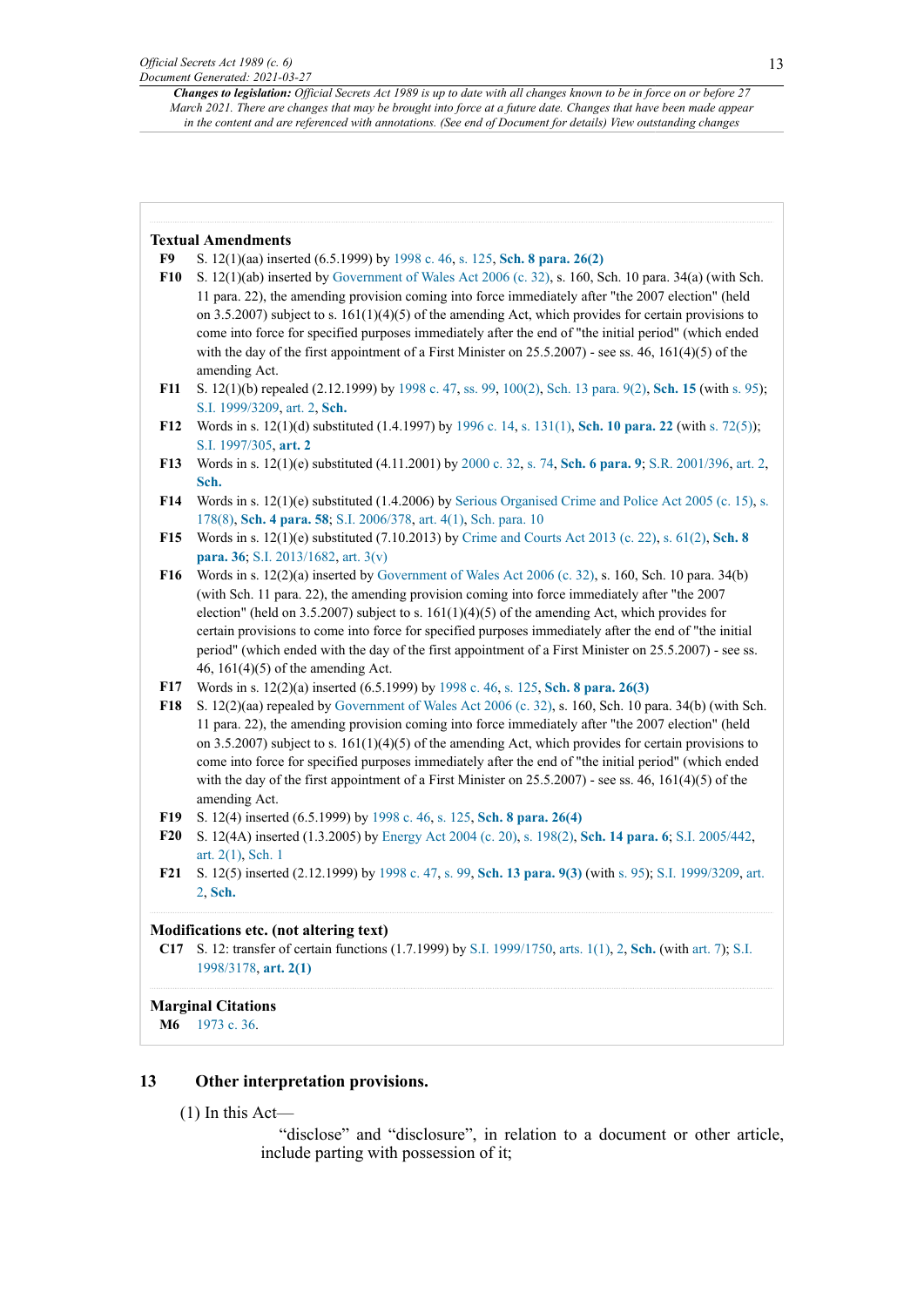"international organisation" means, subject to subsections (2) and (3) below, an organisation of which only States are members and includes a reference to any organ of such an organisation;

"prescribed" means prescribed by an order made by the Secretary of State; "State" includes the government of a State and any organ of its government and references to a State other than the United Kingdom include references to any territory outside the United Kingdom.

- $(2)$  In section  $12(2)(b)$  above the reference to an international organisation includes a reference to any such organisation whether or not one of which only States are members and includes a commercial organisation.
- (3) In determining for the purposes of subsection (1) above whether only States are members of an organisation, any member which is itself an organisation of which only States are members, or which is an organ of such an organisation, shall be treated as a State.

# **14 Orders.**

- (1) Any power of the Secretary of State under this Act to make orders shall be exercisable by statutory instrument.
- (2) No order shall be made by him for the purposes of section 7(5), 8(9) or 12 above unless a draft of it has been laid before, and approved by a resolution of, each House of Parliament.
- (3) If, apart from the provisions of this subsection, the draft of an order under any of the provisions mentioned in subsection (2) above would be treated for the purposes of the Standing Orders of either House of Parliament as a hybrid instrument it shall proceed in that House as if it were not such an instrument.

### **15 Acts done abroad and extent.**

- $(1)$  Any act—
	- (a) done by a British citizen or Crown servant; or
	- (b) done by any person in any of the Channel Islands or the Isle of Man or any colony,

shall, if it would be an offence by that person under any provision of this Act other than section  $8(1)$ ,  $(4)$  or  $(5)$  when done by him in the United Kingdom, be an offence under that provision.

- (2) This Act extends to Northern Ireland.
- (3) Her Majesty may by Order in Council provide that any provision of this Act shall extend, with such exceptions, adaptations and modifications as may be specified in the Order, to any of the Channel Islands or the Isle of Man or any colony.

### **16 Short title, citation, consequential amendments, repeals, revocation and commencement.**

- (1) This Act may be cited as the Official Secrets Act 1989.
- (2) This Act and the Official Secrets Acts 1911 to 1939 may be cited together as the Official Secrets Acts 1911 to 1989.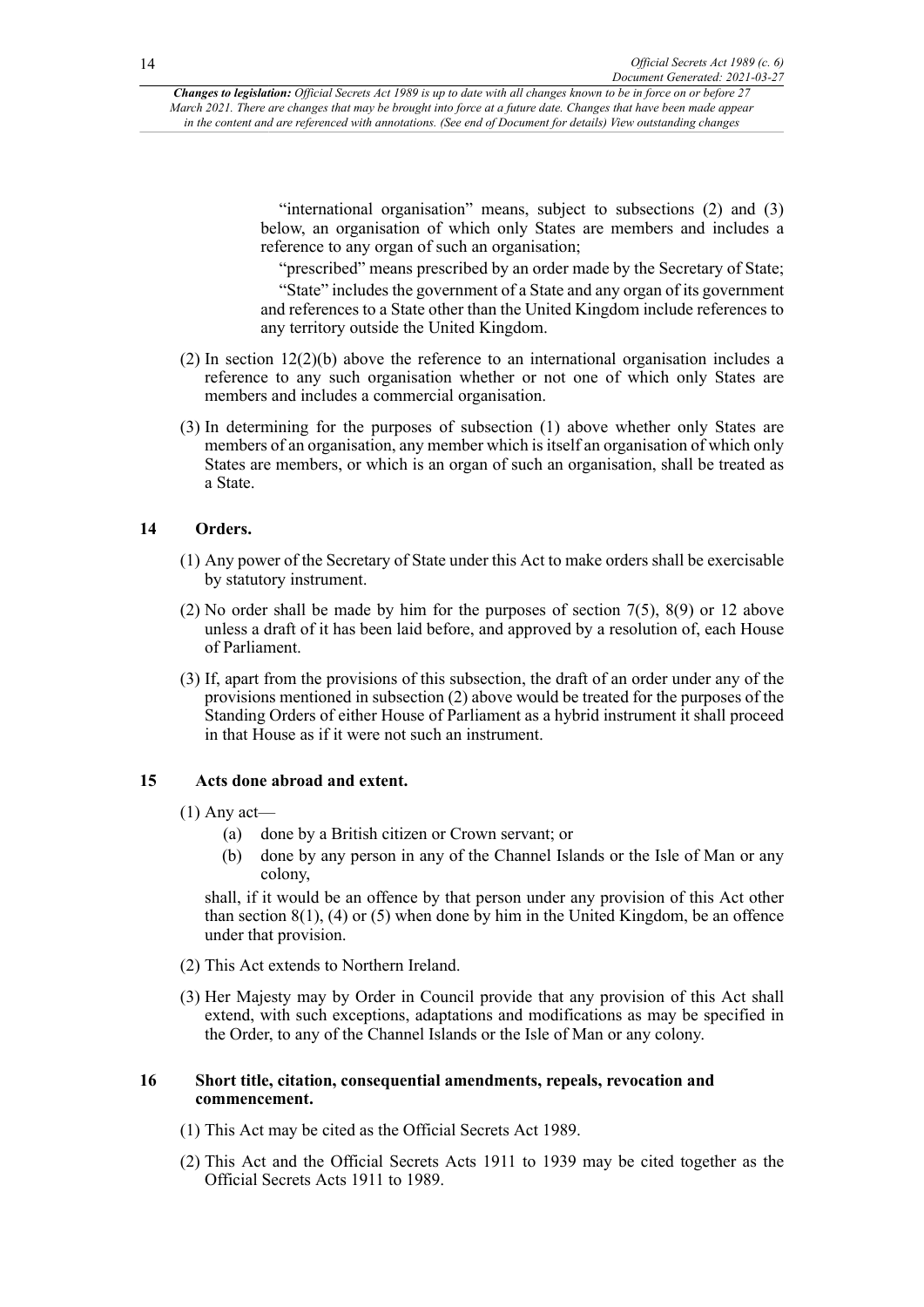- (3) Schedule 1 to this Act shall have effect for making amendments consequential on the provisions of this Act.
- (4) The enactments and Order mentioned in Schedule 2 to this Act are hereby repealed or revoked to the extent specified in the third column of that Schedule.
- (5) Subject to any Order under subsection (3) of section 15 above the repeals in the Official Secrets Act 1911 and the Official Secrets Act 1920 do not extend to any of the territories mentioned in that subsection.
- (6) This Act shall come into force on such day as the Secretary of State may by order appoint.

#### **Modifications etc. (not altering text)**

**C18** [S. 16\(6\)](http://www.legislation.gov.uk/id/ukpga/1989/6/section/16/6) power of appointment conferred by s. 16(6) fully exercised: 1.3.1990 appointed day by [S.I.](http://www.legislation.gov.uk/id/uksi/1990/199) [1990/199](http://www.legislation.gov.uk/id/uksi/1990/199)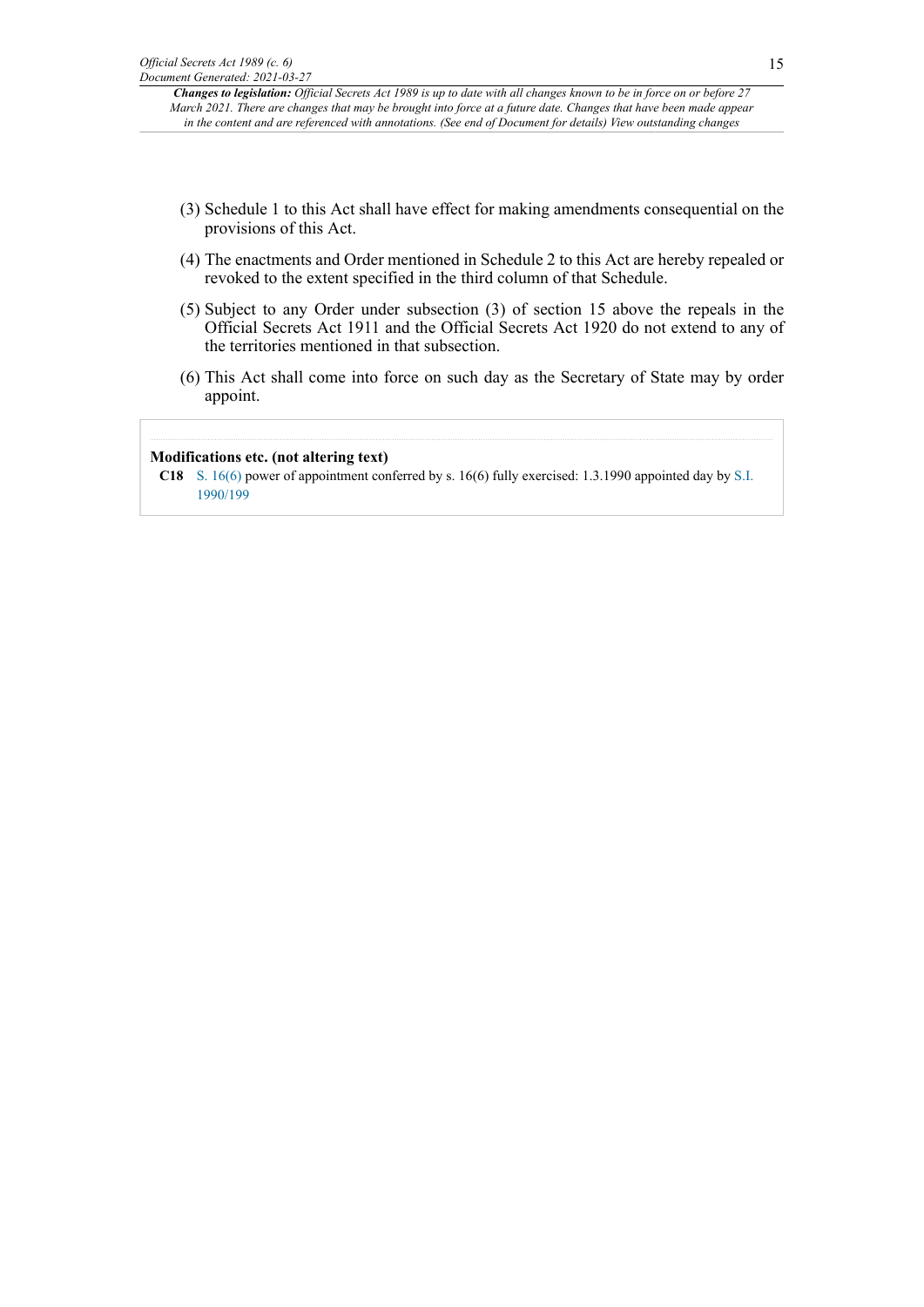# SCHEDULES

### <span id="page-15-18"></span>SCHEDULE 1 Section 16(3).

<span id="page-15-21"></span>

### <span id="page-15-20"></span><span id="page-15-19"></span>CONSEQUENTIAL AMENDMENTS

- <span id="page-15-14"></span><span id="page-15-13"></span><span id="page-15-12"></span>1 In each of the following provisions—
	- (a) section 11(2)(b) of the **[M7](#page-15-0)**Parliamentary Commissioner Act 1967;
	- **[F22](#page-15-1)**(b) section 11(2)(b) of the Parliamentary Commissioner Act (Northern Ireland) 1969;
	- **[F23](#page-15-2)**(c) section 12(2)(b) of the Commissioner for Complaints Act (Northern Ireland) 1969;
	- **[F24](#page-15-3)**(d) . . . . . . . . . . . . . . . . . . . . . . . . . . . . . . . .
		- (e) section 32(2)(b) of the **[M8](#page-15-4)**Local Government Act 1974;
	- $I^{F25}(f)$ **[F25](#page-15-5)**(f) section 30(2)(b) of the **[M9](#page-15-6)**Local Government (Scotland) Act 1975;**]**
	- F<sup>26</sup>(g) paragraph 16(4)(b)(ii) of Schedule 3 to the <sup>[M10](#page-15-8)</sup>Social Security Pensions (Northern Ireland) Order 1975;
	- **[F27](#page-15-9)**(h) . . . . . . . . . . . . . . . . . . . . . . . . . . . . . . . .
		- (j) regulation 35(2)(a)(ii) of the **[M11](#page-15-10)**Occupational Pension Schemes (Contracting out) Regulations 1984;
		- (k) regulation 32(2)(a)(ii) of the **[M12](#page-15-11)**Occupational Pension Schemes (Contracting-out) Regulations (Northern Ireland) 1985,

<span id="page-15-23"></span><span id="page-15-22"></span><span id="page-15-17"></span><span id="page-15-16"></span><span id="page-15-15"></span>for the words "the Official Secrets Acts 1911 to 1939" there shall be substituted the words " the Official Secrets Acts 1911 to 1989 ".

#### **Textual Amendments**

```
F22 Sch. 1 para. 1(b) repealed (N.I.) (16.7.1996) by S.I. 1996/1298 (N.I. 8), art. 21(2), Sch. 6
```
- <span id="page-15-2"></span>**[F23](#page-15-13)** [Sch. 1 para. 1\(c\)](http://www.legislation.gov.uk/id/ukpga/1989/6/schedule/1/paragraph/1/c) repealed (N.I.) (16.7.1996) by [S.I. 1996/1297 \(N.I. 7\),](http://www.legislation.gov.uk/id/nisi/1996/1297) [art. 23\(2\),](http://www.legislation.gov.uk/id/nisi/1996/1297/article/23/2) **[Sch. 5](http://www.legislation.gov.uk/id/nisi/1996/1297/schedule/5)**
- <span id="page-15-3"></span>**[F24](#page-15-14)** [Sch. 1 para. 1\(d\)](http://www.legislation.gov.uk/id/ukpga/1989/6/schedule/1/paragraph/1/d) repealed (7.2.1994) by [1993 c. 48](http://www.legislation.gov.uk/id/ukpga/1993/48), [s. 188](http://www.legislation.gov.uk/id/ukpga/1993/48/section/188), **[Sch. 5 Pt. I](http://www.legislation.gov.uk/id/ukpga/1993/48/schedule/5/part/I)** (with [s. 6\(8\)\)](http://www.legislation.gov.uk/id/ukpga/1993/48/section/6/8); [S.I. 1994/86](http://www.legislation.gov.uk/id/uksi/1994/86), **[art. 2](http://www.legislation.gov.uk/id/uksi/1994/86/article/2)**
- <span id="page-15-5"></span>**[F25](#page-15-15)** [Sch. 1 para. 1\(f\)](http://www.legislation.gov.uk/id/ukpga/1989/6/schedule/1/paragraph/1/f) repealed (S.) (23.10.2002) by [2002](http://www.legislation.gov.uk/id/asp/2002/11) asp 11, [s. 25,](http://www.legislation.gov.uk/id/asp/2002/11/section/25) **[Sch. 6 para. 12](http://www.legislation.gov.uk/id/asp/2002/11/schedule/6/paragraph/12)**; [S.S.I. 2002/467](http://www.legislation.gov.uk/id/ssi/2002/467), **[art. 2](http://www.legislation.gov.uk/id/ssi/2002/467/article/2)**
- <span id="page-15-7"></span>**[F26](#page-15-16)** [Sch. 1 para. 1\(g\)](http://www.legislation.gov.uk/id/ukpga/1989/6/schedule/1/paragraph/1/g) repealed (N.I.) (7.2.1994) by [1993 c. 49](http://www.legislation.gov.uk/id/ukpga/1993/49), [ss. 182,](http://www.legislation.gov.uk/id/ukpga/1993/49/section/182) [186\(2\),](http://www.legislation.gov.uk/id/ukpga/1993/49/section/186/2) **[Sch. 4 Pt. I](http://www.legislation.gov.uk/id/ukpga/1993/49/schedule/4/part/I)**; [S.R. 1994/17](http://www.legislation.gov.uk/id/nisr/1994/17), **[art. 2](http://www.legislation.gov.uk/id/nisr/1994/17/article/2)**
- <span id="page-15-9"></span>**[F27](#page-15-17)** [Sch. 1 para. 1\(h\)](http://www.legislation.gov.uk/id/ukpga/1989/6/schedule/1/paragraph/1/h) repealed (5.2.1994) by [1993 c. 46](http://www.legislation.gov.uk/id/ukpga/1993/46), **[ss. 20\(2\)](http://www.legislation.gov.uk/id/ukpga/1993/46/section/20/2)**, [22\(4\)](http://www.legislation.gov.uk/id/ukpga/1993/46/section/22/4) Sch. 3 (with s. 3(4))..

#### **Marginal Citations**

<span id="page-15-11"></span><span id="page-15-10"></span><span id="page-15-8"></span><span id="page-15-6"></span><span id="page-15-4"></span><span id="page-15-0"></span>**[M7](#page-15-18)** [1967 c. 13](http://www.legislation.gov.uk/id/ukpga/1967/13). **[M8](#page-15-19)** [1974 c. 7.](http://www.legislation.gov.uk/id/ukpga/1974/7) **[M9](#page-15-20)** [1975 c. 30](http://www.legislation.gov.uk/id/ukpga/1975/30). **[M10](#page-15-21)** [S.I. 1975/1503 \(N.I. 15\)](http://www.legislation.gov.uk/id/nisi/1975/1503). **[M11](#page-15-22)** [S.I. 1984/380](http://www.legislation.gov.uk/id/uksi/1984/380) **[M12](#page-15-23)** S.R. [1985 No. 259.](http://www.legislation.gov.uk/id/ukcm/1985/259)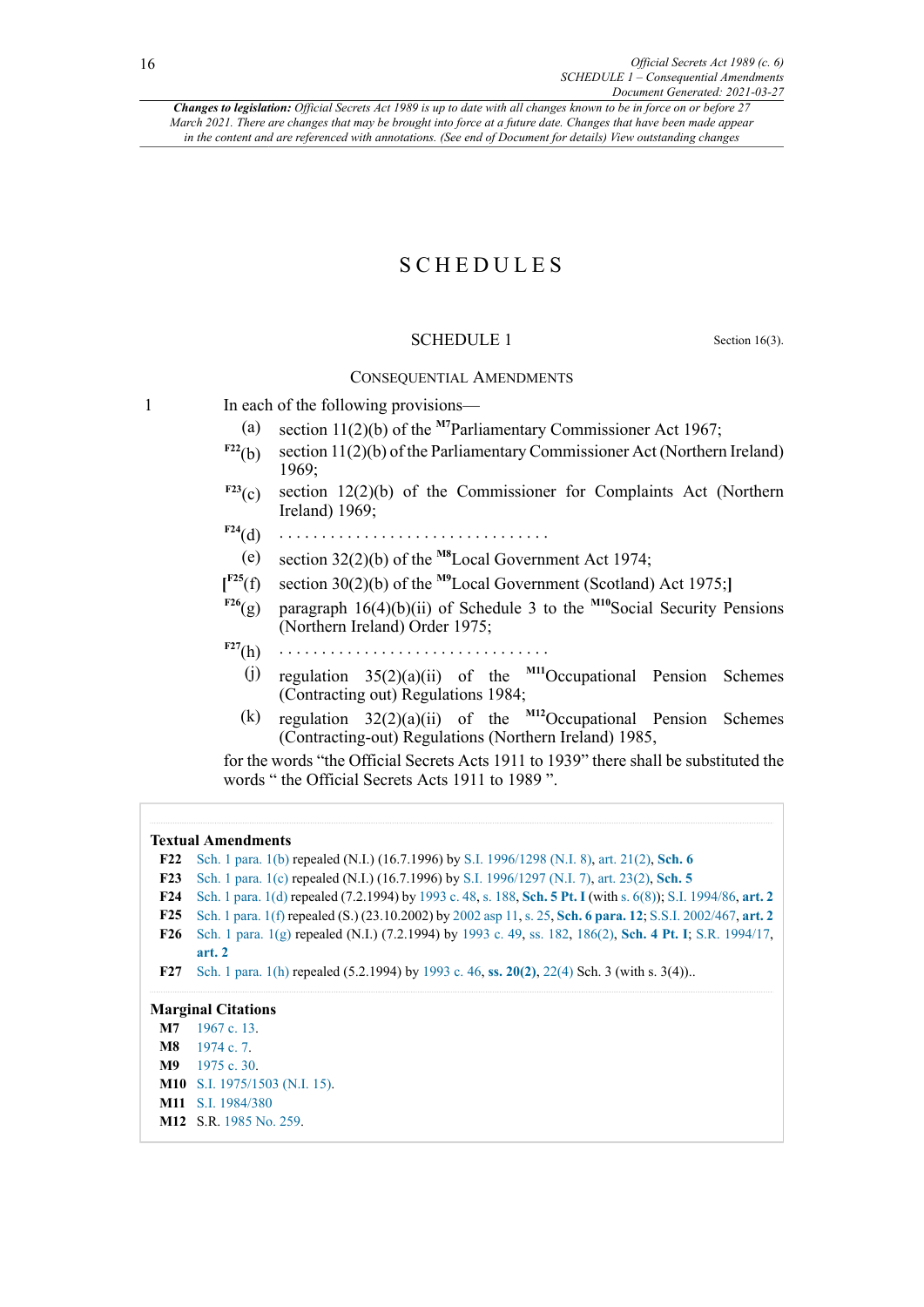<span id="page-16-3"></span><span id="page-16-2"></span> $I^{F28}2$ In section 22(6) of the <sup>[M13](#page-16-1)</sup>Northern Ireland (Emergency Provisions) Act 1978 for the words "the Official Secrets Acts 1911 and 1920" there shall be substituted the words "the Official Secrets Acts 1911 to 1989".**]**

#### **Textual Amendments**

<span id="page-16-0"></span>**[F28](#page-16-2)** [Sch. 1 para. 2](http://www.legislation.gov.uk/id/ukpga/1989/6/schedule/1/paragraph/2) repealed (N.I.) by Northern Ireland [\(Emergency](http://www.legislation.gov.uk/id/ukpga/1991/24) Provisions) Act 1991 (c. 24, SIF 39:1), [s. 70\(4\)](http://www.legislation.gov.uk/id/ukpga/1991/24/section/70/4), **[Sch. 8 Pt. I](http://www.legislation.gov.uk/id/ukpga/1991/24/schedule/8/part/I)**.

#### <span id="page-16-1"></span>**Marginal Citations [M13](#page-16-3)** [1978 c. 5.](http://www.legislation.gov.uk/id/ukpga/1978/5)

<span id="page-16-5"></span>**[F29](#page-16-4)**3 . . . . . . . . . . . . . . . . . . . . . . . . . . . . . . . .

#### **Textual Amendments**

- <span id="page-16-4"></span>**[F29](#page-16-5)** [Sch. 1 para. 3](http://www.legislation.gov.uk/id/ukpga/1989/6/schedule/1/paragraph/3) repealed (2.10.2000) by [2000 c. 23](http://www.legislation.gov.uk/id/ukpga/2000/23), [s. 82\(2\)](http://www.legislation.gov.uk/id/ukpga/2000/23/section/82/2), **[Sch. 5](http://www.legislation.gov.uk/id/ukpga/2000/23/schedule/5)** (with [s. 82\(3\)\)](http://www.legislation.gov.uk/id/ukpga/2000/23/section/82/3); [S.I. 2000/2543,](http://www.legislation.gov.uk/id/uksi/2000/2543) **[art. 3](http://www.legislation.gov.uk/id/uksi/2000/2543/article/3)**
- <span id="page-16-8"></span>4 Any provision in a public service pension scheme (within the meaning of the **[ [F30](#page-16-6)**Pension Schemes Act 1993**]** or the **[ [F31](#page-16-7)**Pension Schemes (Northern Ireland) Act 1993**]** which has effect in relation to conviction of an offence under the Official Secrets Acts 1911 to 1939 shall be construed as if the reference to such an offence included a reference to an offence under this Act.

# <span id="page-16-6"></span>**Textual Amendments [F30](#page-16-8)** Words in [Sch. 1 para. 4](http://www.legislation.gov.uk/id/ukpga/1989/6/schedule/1/paragraph/4) substituted (7.2.1994) by [1993 c. 48](http://www.legislation.gov.uk/id/ukpga/1993/48), [ss. 190,](http://www.legislation.gov.uk/id/ukpga/1993/48/section/190) [193\(2\),](http://www.legislation.gov.uk/id/ukpga/1993/48/section/193/2) **[Sch. 8 para.21](http://www.legislation.gov.uk/id/ukpga/1993/48/schedule/8/paragraph/21)** (with [s.](http://www.legislation.gov.uk/id/ukpga/1993/48/section/6/8) [6\(8\)\)](http://www.legislation.gov.uk/id/ukpga/1993/48/section/6/8); [S.I. 1994/86,](http://www.legislation.gov.uk/id/uksi/1994/86) **[art. 2](http://www.legislation.gov.uk/id/uksi/1994/86/article/2) [F31](#page-16-9)** Words in [Sch. 1 para. 4](http://www.legislation.gov.uk/id/ukpga/1989/6/schedule/1/paragraph/4) substituted (N.I.) (7.2.1994) by [1993 c. 49](http://www.legislation.gov.uk/id/ukpga/1993/49), [ss. 184](http://www.legislation.gov.uk/id/ukpga/1993/49/section/184), [186\(2\),](http://www.legislation.gov.uk/id/ukpga/1993/49/section/186/2) **[Sch. 7 para.23](http://www.legislation.gov.uk/id/ukpga/1993/49/schedule/7/paragraph/23)**;

<span id="page-16-7"></span>[S.R. 1994/17,](http://www.legislation.gov.uk/id/nisr/1994/17) **[art. 2](http://www.legislation.gov.uk/id/nisr/1994/17/article/2)**

### <span id="page-16-9"></span>SCHEDULE 2 Section 16(4).

### REPEALS AND REVOCATION

| 1911 c. 28. | The Official Secrets Act<br>1911. | Section 2.                                                                                                                                                      |
|-------------|-----------------------------------|-----------------------------------------------------------------------------------------------------------------------------------------------------------------|
|             |                                   | In section 12, in the<br>paragraph beginning<br>"Expressions referring", the<br>words "or receiving" (in both<br>places where they occur) and<br>"or received". |
| 1920 c. 75. | The Official Secrets Act<br>1920. | Section $9(1)$ .                                                                                                                                                |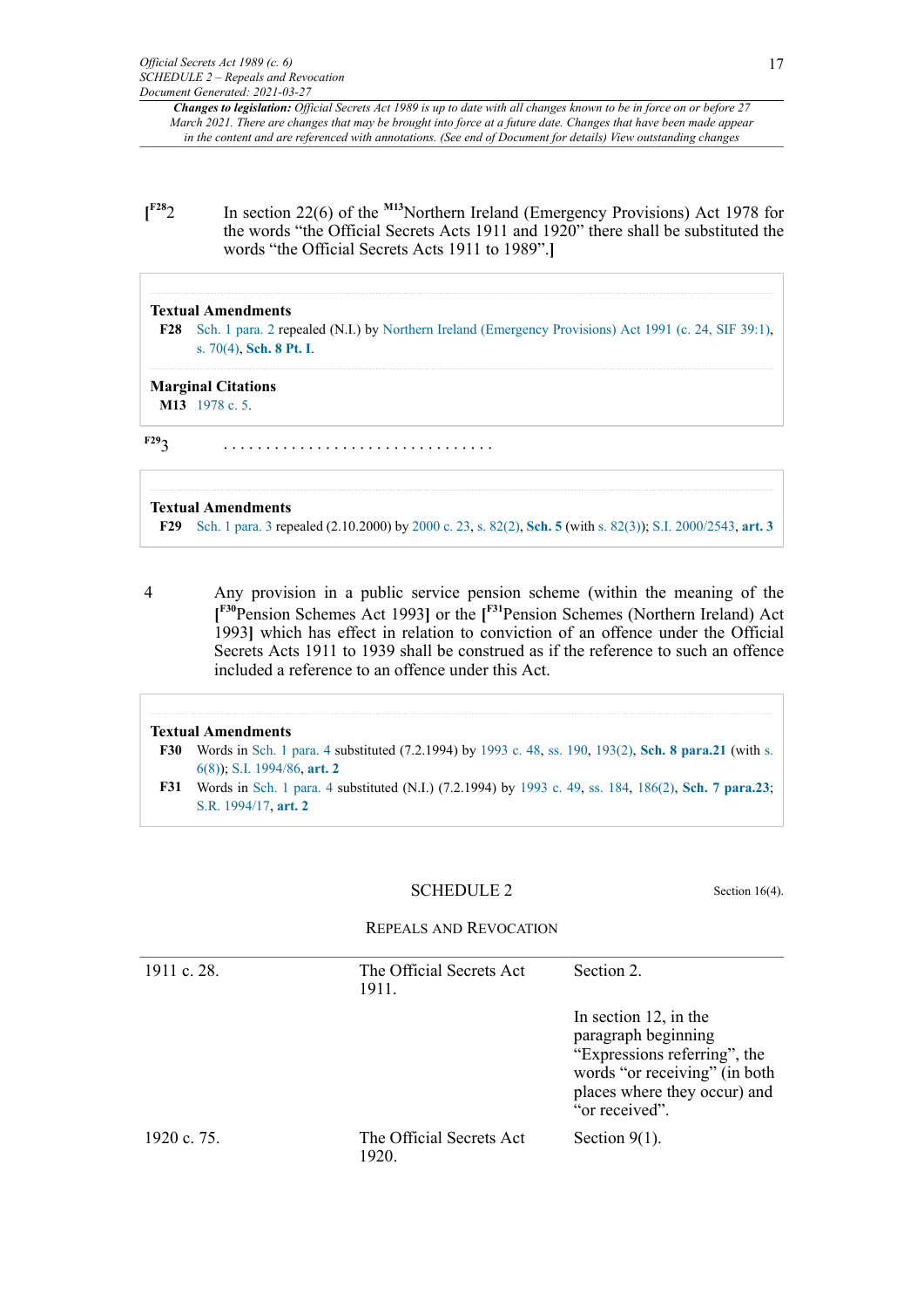|                    |                                                                    | In Schedule 1, the amend-<br>ments of section 2 of the<br>Official Secrets Act 1911.                                                                                 |
|--------------------|--------------------------------------------------------------------|----------------------------------------------------------------------------------------------------------------------------------------------------------------------|
| 1946 c. 27.        | The Bank of England Act<br>1946.                                   | Section $4(4)$ and $(5)$ .                                                                                                                                           |
| 1954 c. 32.        | The Atomic Energy<br>Authority Act 1954.                           | In Schedule 3, the words<br>from "For the purposes of<br>section 2 of the Official<br>Secrets Act 1911" to "shall be<br>deemed to bea contract with<br>Her Majesty". |
| 1965 c. 57.        | The Nuclear Installations Act<br>1965.                             | In Schedule 1, paragraph 2.                                                                                                                                          |
| 1967 c. 13.        | The Parliamentary<br>Commissioner Act 1967.                        | Section $11(1)$ .                                                                                                                                                    |
| 1969 c. 48.        | The Post Office Act 1969.                                          | In Schedule 4, in paragraph<br>$21(1)$ , the words from the<br>beginning to "Her Majesty;<br>and".                                                                   |
| 1969 c. 10 (N.I.). | The Parliamentary<br>Commissioner Act (Northern<br>Ireland) 1969.  | Section $11(1)$ .                                                                                                                                                    |
| 1969 c. 25 (N.I.). | The Commissioner for<br>Complaints Act (Northern<br>Ireland) 1969. | Section $12(1)$ .                                                                                                                                                    |
| 1970 c. 46.        | The Radiological Protection<br>Act 1970.                           | Sections $2(8)$ and $4(7)$ .                                                                                                                                         |
| 1971 c. 11.        | The Atomic Energy<br>Authority Act 1971.                           | In section 19(1) the words "2<br>and".                                                                                                                               |
|                    |                                                                    | In the Schedule, paragraph 2.                                                                                                                                        |
| 1977 c. 49.        | The National Health Service<br>Act 1977.                           | In Schedule 13, paragraph 15.                                                                                                                                        |
| 1982 c. 16.        | The Civil Aviation Act 1982.                                       | Section $18(1)$ .                                                                                                                                                    |
| 1983 c. 44.        | The National Audit Act 1983.                                       | In section $3(5)$ the words<br>"Except for the purposes"<br>of section 2 of the Official<br>Secrets Act 1911 (wrongful<br>communication of<br>information)".         |
| 1984 c. 12.        | The Telecommunications Act<br>1984.                                | In Schedule 4, paragraph<br>$12(1)$ .                                                                                                                                |
| 1984 c. 35.        | The Data Protection Act<br>1984.                                   | Section $17(2)$ and (3).                                                                                                                                             |
|                    |                                                                    | In Schedule 2, in paragraph<br>$1(2)$ the words "Except as                                                                                                           |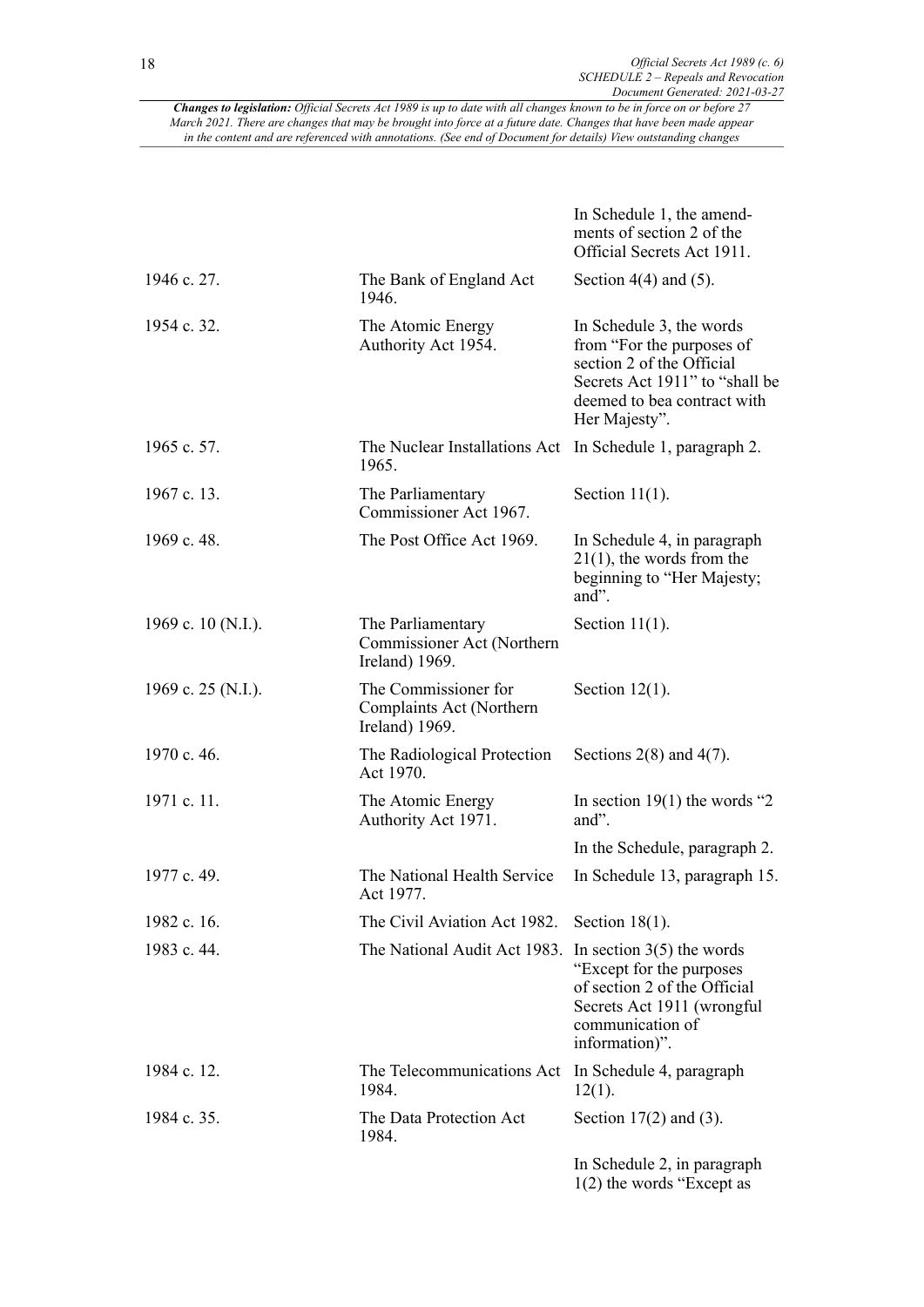|                         |                                                 | provided in section $17(2)$ of<br>this Act".                                                                                                                                 |
|-------------------------|-------------------------------------------------|------------------------------------------------------------------------------------------------------------------------------------------------------------------------------|
| 1985 c. 56.             | The Interception of<br>Communications Act 1985. | In section $9(4)(b)$ the words<br>"or $2$ "                                                                                                                                  |
| S.I. 1987/460 (N.I. 5). | The Audit (Northern Ireland)<br>Order 1987.     | In Schedule 1, in paragraph<br>$3(3)$ the words "Except for<br>the purposes of section 2 of<br>the Official Secrets Act 1911<br>(wrongful communication of<br>information)". |